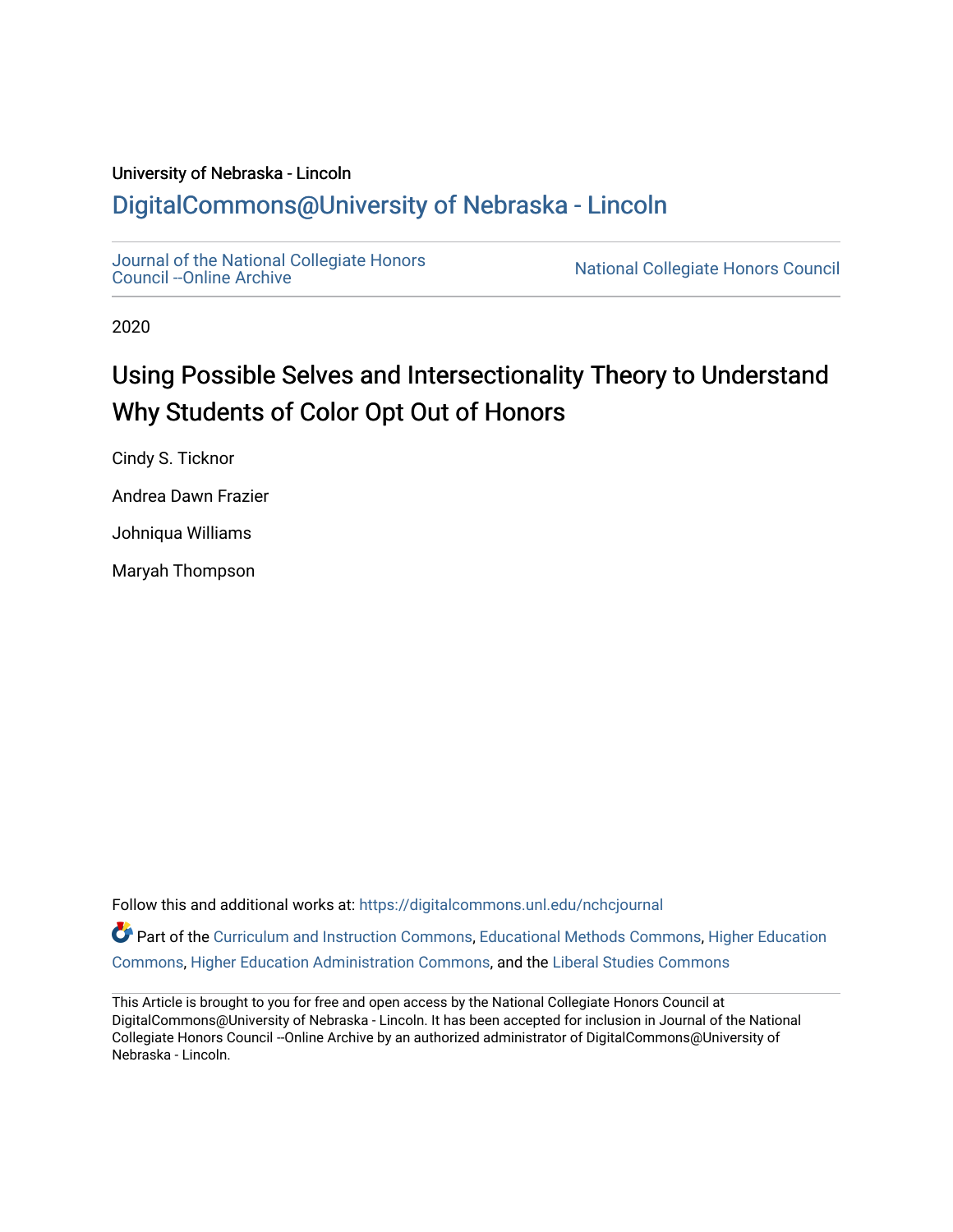# **Using Possible Selves and Intersectionality Theory to Understand Why Students of Color Opt Out of Honors**

## Cindy S. Ticknor, Andrea Dawn Frazier, Johniqua Williams, and Maryah Thompson

Columbus State University

**Abstract**: Honors education values diversity, not simply to enrich our classrooms but for equity and social justice. At Columbus State University, students of color were underrepresented in honors education, and we sought to determine if institutional structures hindered them from being able to access educational programming that was commensurate with their ability. We used focus group interviews with students of color who were academically eligible to enroll in honors education yet never participated. We combined focus group interviews with an analysis of our recruiting practices. Using a theoretical framework based on intersectionality and possible selves theory, we found that our participants valued diverse learning environments, balance, and co-curricular engagement that supported their professional, hoped-for selves. However, they perceived honors students as stressed, studious, and lacking leisure time, and they perceived honors education as disconnected from their future professional selves. Since their perceptions, which were informed by participation in advanced programs in middle school and high school, as well as our recruiting practices, were in confict with their educational aims, our participants were unwilling to invest in honors education. While not generalizable, the results provide unique insights that may implicate institutional practices as barriers to participation because they fail to address the concerns of high-achieving students of color.

**Keywords**: diversity in honors education; honors recruitment; scholar identity; institutional barriers; high-achieving students of color

**Citation:** *Journal of the National Collegiate Honors Council*, 2020, 21(2):67–93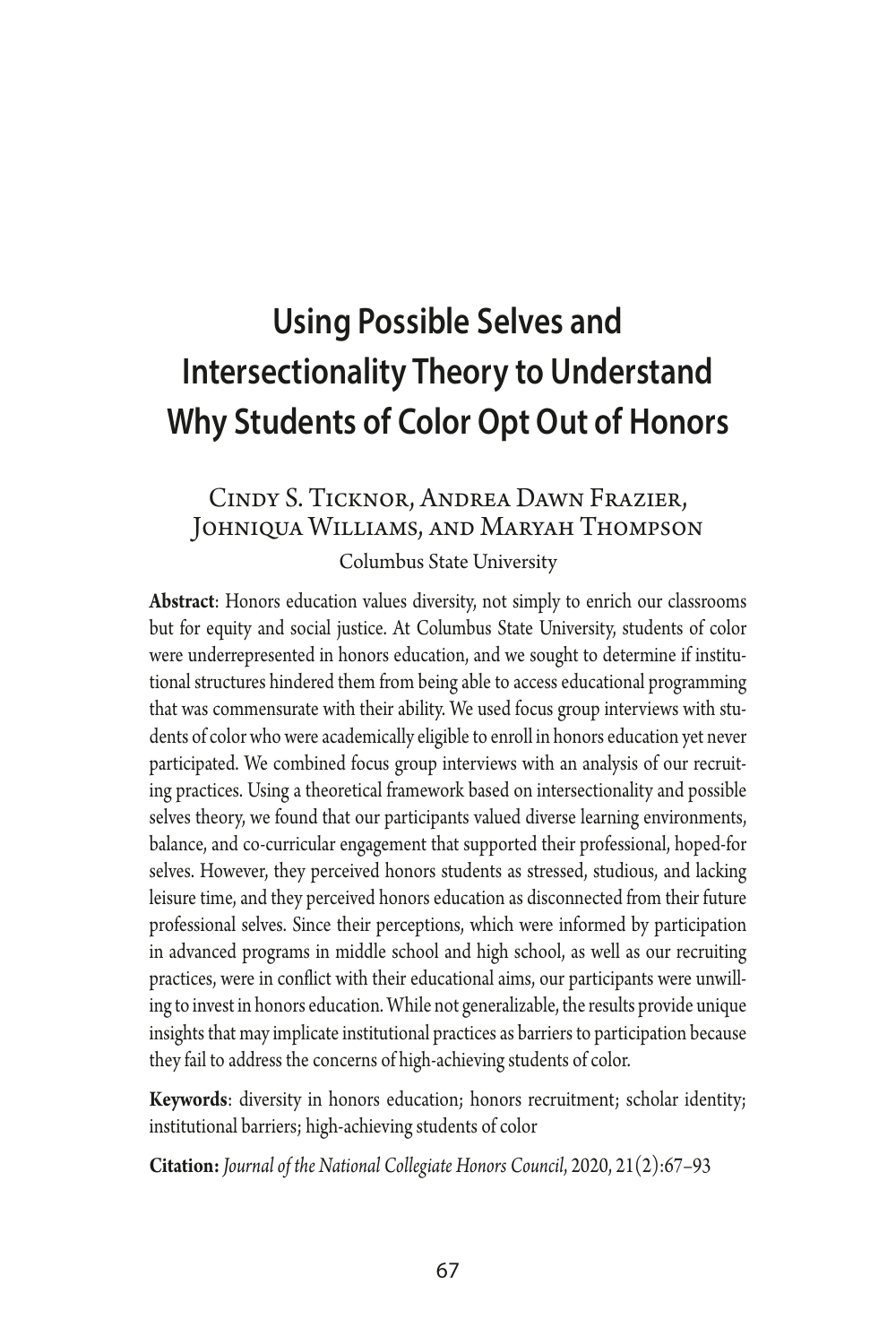Across the nation, honors programs and colleges often demonstrate an<br>
intentional commitment to developing and supporting diversity, equity,<br>
and inclusion both in and outside the electrony While diversity is why and inclusion both in and outside the classroom. While diversity is valuable to institutions of higher education, the beneft to honors programs is even more signifcant. Since honors education emphasizes small classes and discussion-based instruction, representation of the full range of social and economic perspectives is essential to effective learning. This fullness in perspectives not only promotes creative thinking but expands honors students' capacity for viewing issues or problems from multiple perspectives, angles, and vantage points. Absorbing and navigating diverse vantage points work to honors students' advantage when they encounter unique challenges in a variety of contexts, not only in their classrooms but also in their careers and personal lives. Rather than viewing the world through a single-focus lens, honors students can expand their views and consider multiple options when making decisions and weighing issues of morality and ethics. Ultimately, students acquire the ability to build rich relationships with people from backgrounds different from their own, an essential soft skill that is valued in the workplace and enables deeper engagement in our local, state-wide, national, and global communities.

The National Collegiate Honors Council (NCHC) has promoted diversity in programs that serve high-ability students by providing strategies to create supportive and enriching educational environments (see the monograph Setting the Table for Diversity edited by Coleman & Kotinek, 2010). These efforts notwithstanding, honors programs often struggle to attract and retain racially and socioeconomically diverse students. For example, in a 2018 survey comparing honors and non-honors participation at public research institutions, the proportion of black students participating in honors (2.36%) was roughly half of the proportion of non-honors students (4.51%), and the proportion of Hispanic students was also lower with 5.19% participating in honors compared to 8.98% of non-honors students (Cognard-Black & Spisak, 2019). The lack of racial diversity observed in the Columbus State University Honors College encouraged us to examine our recruiting practices. In particular, we wondered if our recruiting efforts were reaching high-ability students of color. If they were, then several questions arose: Was there a disconnect between what we promoted as benefts of participating in honors and what the students valued? Did institutional structures exist that caused inequities? Why did students of color not see honors education as a good ft for them? Why did they opt out?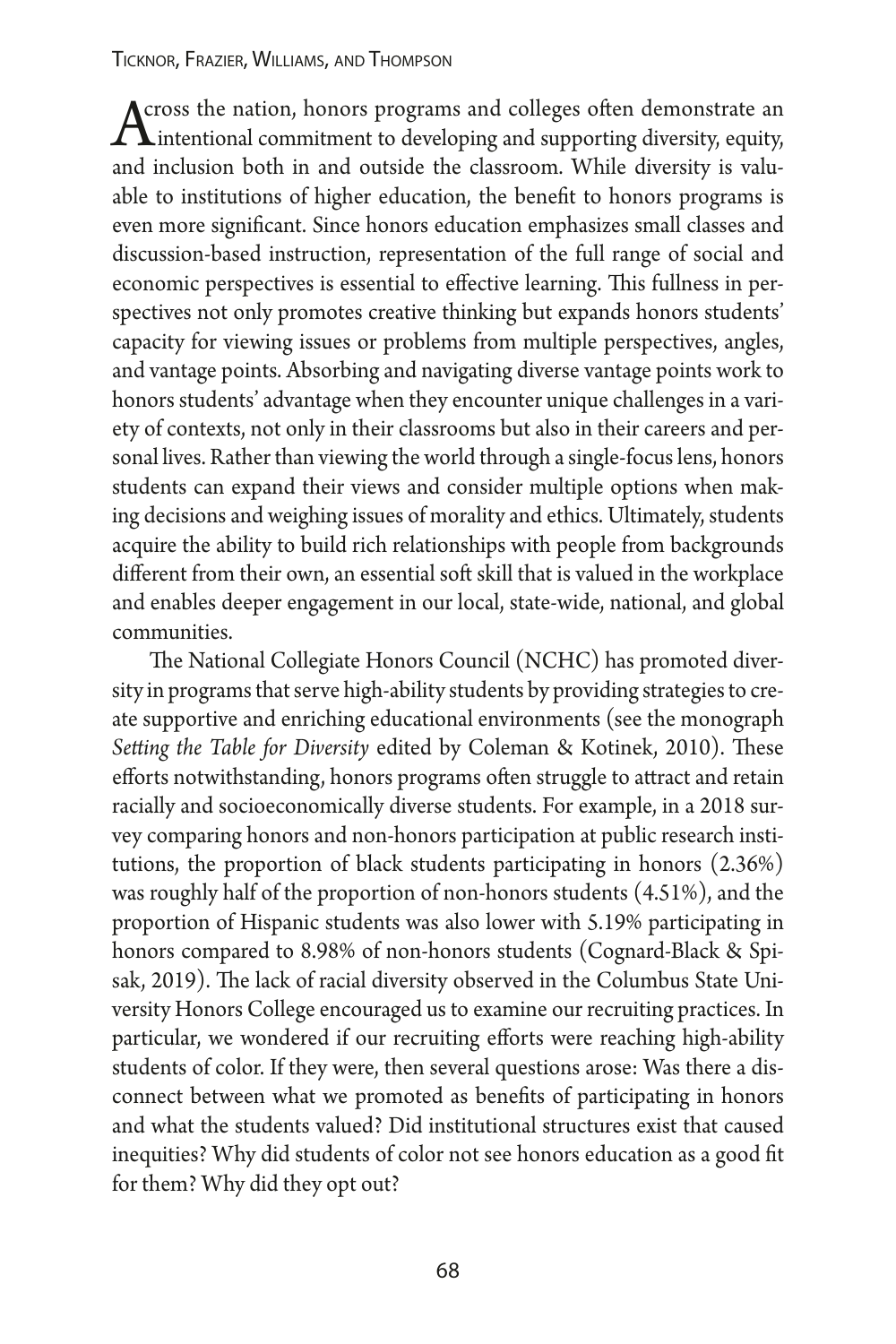To explore these questions, we conducted focus groups with high-achieving students of color who did not participate in honors education at our institution. We discovered a complex disconnect between our recruitment efforts and the identity concerns of our focus group participants that may or may not be unique to our institutional context.

#### **institutional and honors context**

Columbus State University (CSU) is an "open access" institution for students who live within a 50-mile radius of our campus. Our primarily undergraduate university currently enrolls about 6,800 undergraduates and 8,400 students overall. With pride, CSU promotes our campus as one of the most diverse institutions in the southeast with respect to racial diversity. With 60% female, 49.5% non-Caucasian, and 31% frst-generation students, our institution's largest minority group identifes as black or African American. In addition, over 80% of CSU students live off-campus. Our institutional strategic plan strives to serve this diverse population and promote high-impact practices that are inspired by the Association of American Colleges and Universities' (AAC&U's) Liberal Education and America's Promise (LEAP) Initiative (AAC&U, 2011). In particular, our institution promotes frst-year experiences, international education, servant leadership, and undergraduate research.

Within this context, the CSU Honors College enrollment ranges between approximately 3.5–4.0% of undergraduate enrollment and meets the national recommendations set by the NCHC for well-established honors programs and colleges. Approximately two-thirds of all students enter as new freshmen, with over 50% coming to CSU from outside our region. All students must apply to the CSU Honors College for admission. We admit entering frst-year students who have earned at least a 3.5 GPA in high school and at least a 26 on the ACT composite score or equivalent standardized test scores. We also admit current undergraduates who have a cumulative grade point average of 3.4 or above and are recommended by at least one faculty member. The demographic makeup of students enrolled in the honors college was relatively stable from 2012 to 2017, with the majority of our students describing themselves as white females, which is strikingly disproportionate to CSU's undergraduates. In fall 2017, the honors college enrollment was 68% female compared to 59% for CSU as a whole, 76% White compared to 50%, 14% Black compared to 38%, and 5% Latino compared to 6%. The significant underrepresentation of students of color was the inspiration for our research as we sought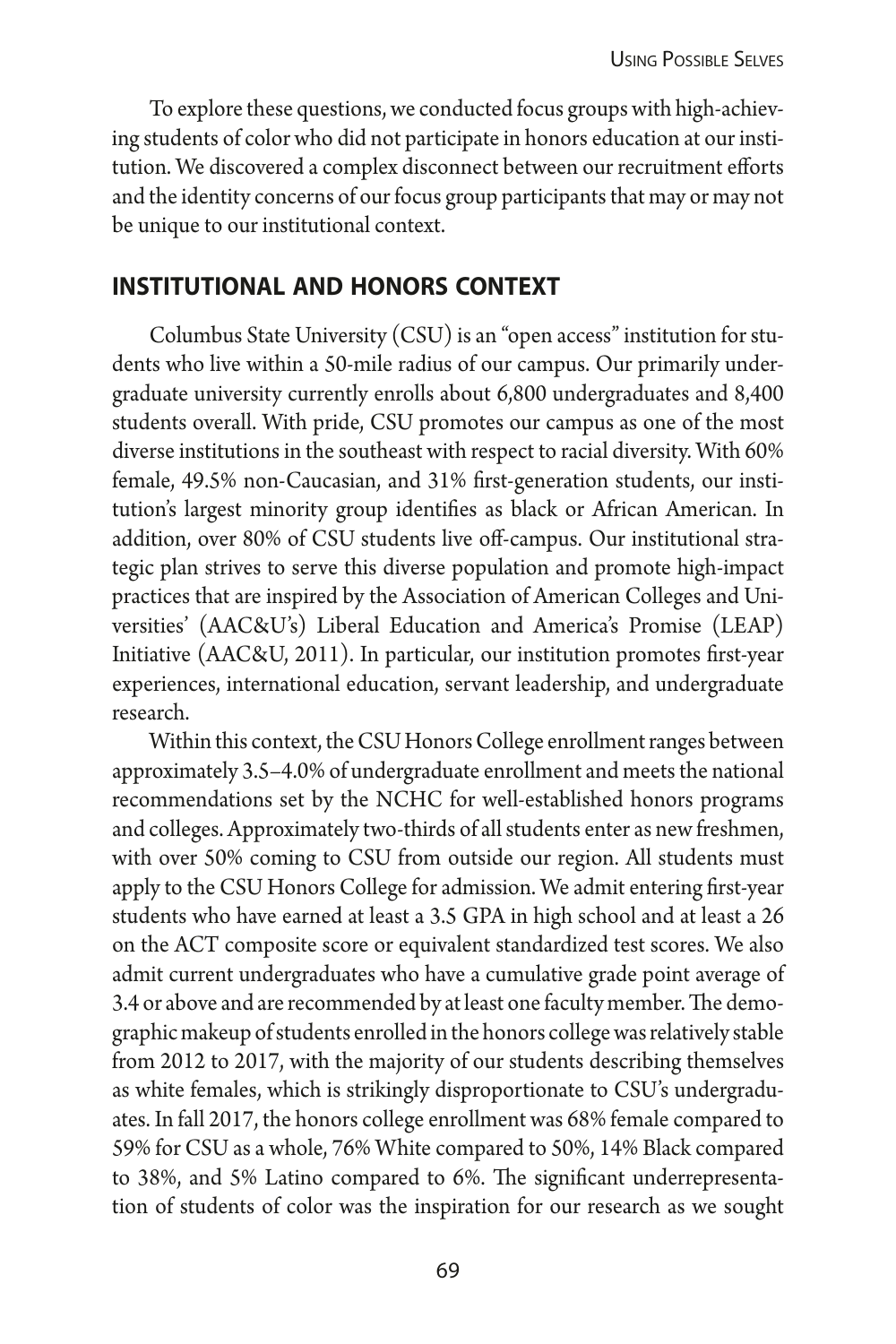to understand why eligible CSU undergraduates were opting out of participating in the honors college. Marshalling the expertise of the CSU Honors College, the Office of Diversity Services, and the Department of Counseling, Educational Foundations, and Leadership, our collaborative efort began by considering the college's recruiting practices and articulating a theoretical framework that would support our exploration of the phenomenon.

#### **Recruiting Practices Based on Motives Research**

First-year honors student recruitment responsibilities are primarily housed in CSU's Office of Recruitment, but our honors college provides recruitment materials and conducts targeted email campaigns to lists provided by our institution. The honors college is solely responsible for its recruitment, and we use biannual (spring and fall) email campaigns to invite qualified undergraduates to apply if they have earned between fifteen and sixty semester credit hours.

In designing our recruitment materials, we used existing research on motives for participating in honors education. Most studies collected data from current or prospective honors students. For example, Rhea and Goodwin (2014) were interested in incorporating high school students' perceptions of honors education as they developed new honors programming to atract incoming first-year students. They conducted a series of three focus groups with eleven prospective honors students from their regional high schools, with eight of the participants being African American and two Latinx. During one meeting, they found that the "participants value an enriched learning experience more than a potential scholarship as a reason to join an honors program" (Rhea & Goodwin, 2014, p. 115). Seven of the eleven participants mentioned immersive learning while another three focused on close faculty relationships or mentoring. During other meetings, students were given a list of honors components and asked to identify the most important for them; they were atracted to study abroad, leadership development, and volunteer opportunities.

In another study, Hill (2005) used the recruitment and admission practices at his large mid-western institution to strategically collect data on student motives. He analyzed essays on 735 admissions and scholarship applications to examine what top high school students valued in honors education. (Unfortunately, a demographic breakdown of the respondents was not provided.) Students were asked to consider both advanced placement and honors courses at their schools. The most prevalent theme, included in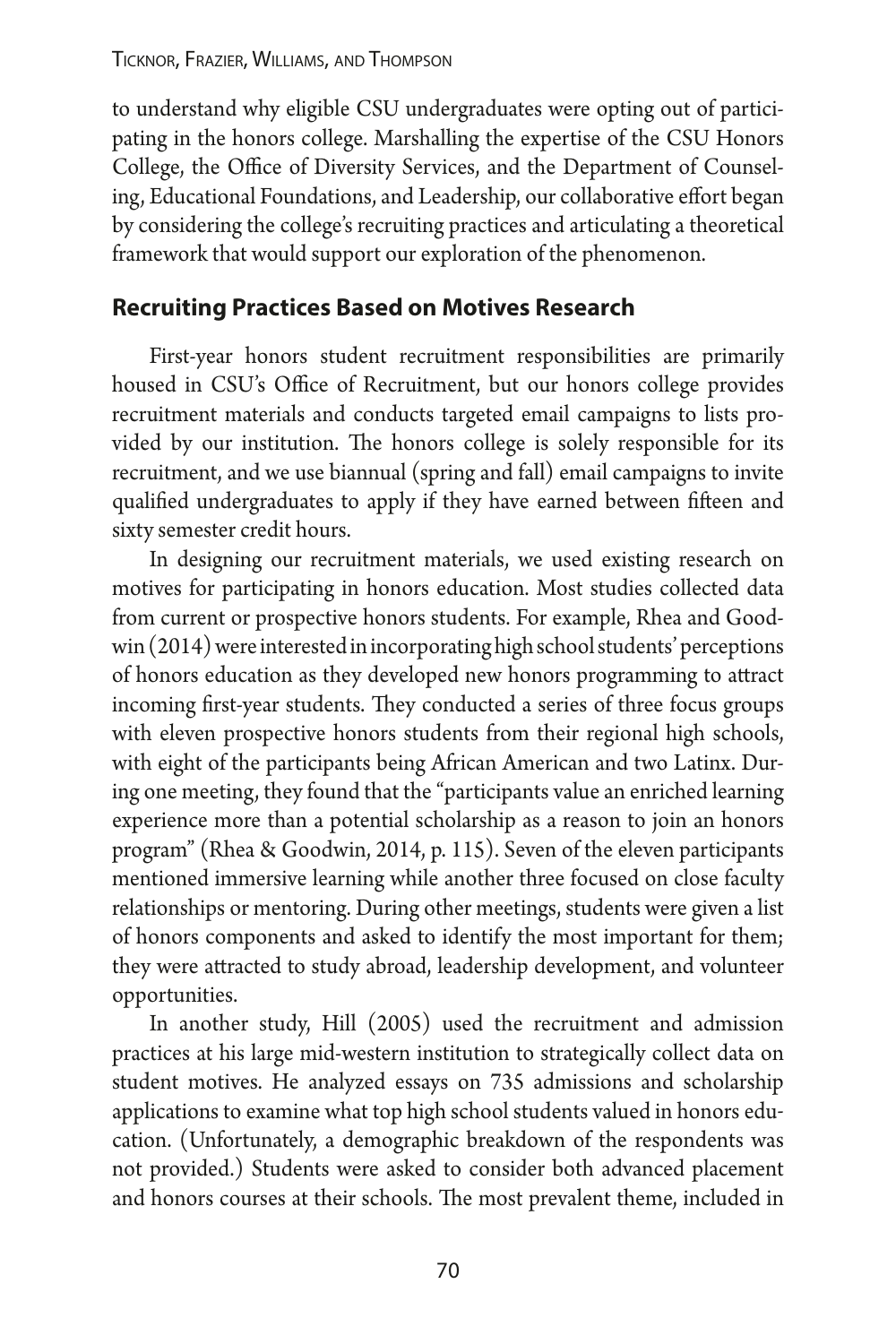over half of the essays, was the challenging nature of the courses. Overall, the themes Hill identifed included:

- Challenging students to meet higher expectations
- Working with students with the same level and speed of learning
- Learning in a different way and in more depth
- Receiving positive peer pressure due to similar goals
- Preparing for college (AP only)
- More interaction with teachers/professors
- Smaller class sizes
- • Enhanced career success

Nichols and Chang (2013) surveyed current students enrolled in their honors college (96% of the 138 respondents were White) to study the factors that afected their initial decisions to enroll in honors education and their decisions to persist in honors. They asked applicants and current students in their honors college to rate factors using a five-point Likert scale. The factors that were ranked as having the strongest infuence on initial decisions to join the honors college included geting a competitive advantage, small class sizes, the prestige of being part of the college, and developing faculty connections. Prestige and faculty connections were also very infuential in decisions to persist in honors, along with the quality of the classes or learning environment and access to priority registration.

Using a sample of Dutch students, Wolfensberger and Ofringa (2012) found the quality of the learning environment was a strong motive for pursuing honors education. As part of a more extensive study comparing European honors and non-honors students, the researchers asked current honors students why they participated in honors education. Their results indicated that honors students are more motivated than non-honors students by intrinsic interests, such as being intellectually challenged, and less likely to be concerned about extrinsic motives, such as career goals, than their non-honors counterparts. Additionally, honors students were more likely than their nonhonors peers to interact with faculty and expect more profound learning experiences.

Using these fndings, CSU's honors college developed recruitment language that emphasized the following themes: our honors curriculum would challenge the way students thought about the world; the size of honors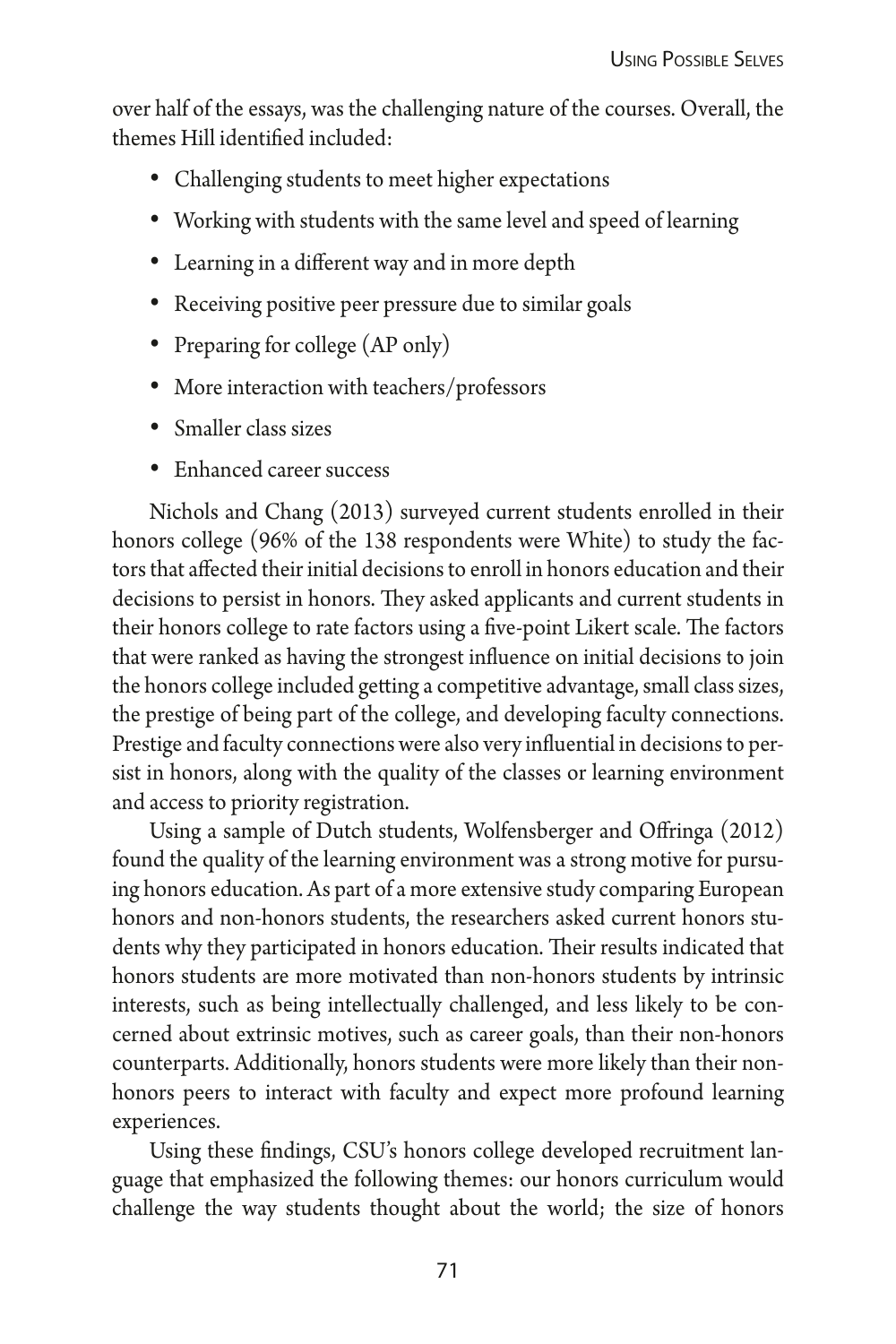Ticknor, Frazier, Williams, and Thompson

classes would enable students to know their professors and work closely with like-minded honors students; and the honors diploma seal is prestigious and worthy of pursuit. Although this strategy atracted between 250 and 300 students per year (3–4% of the CSU undergraduate enrollment) to apply for the honors college, the applications were primarily from white females  $(\sim 70\%)$ . The number of applications from students of color and males were persistently low, which is consistent with national trends (Cognard-Black, Smith, & Dove, 2017).

#### **theoretical framework**

To address the lack of racial diversity, we sought to critically examine our current recruiting practices in order to understand why they were not appealing to students of color (i.e., Latinx and African American students), intending to understand particular rationales offered for not participating in the honors program. We did not assume that the reasoning of students of color would be unidimensional or that all students of color would have the same background and experiences. Instead, we anticipated multidimensionality. However, we did conjecture that the lack of uptake in honors might be related to identity, with eligible students of color questioning to what degree participation might infuence who they were in the moment and whom they could become. Therefore, we chose to use the theoretical frameworks of intersectionality and possible selves to support our critical analysis.

#### **Intersectionality**

Intersectionality originates with black feminist theorists and posits that various identities (e.g., race, gender, social and economic status, and academic identity) intersect and interact in more than an additive nexus to situate development (Crenshaw, 1991; Collins, 1989; Cole, 2009; Santos & Toomey, 2018) and likewise infuence how an individual makes meaning of experiences (Strayhorn, 2017). Intersectionality has proven fruitful across a variety of disciplines in contextualizing how inequality is not only socially embedded but also diferentially experienced (Chan et al., 2019; Severs et al., 2016). Intersectionality acknowledges that identity is understood and experienced within a myriad of contexts, including family background, socio-cultural conditions, current experiences, career decisions, and life planning. This context plays a role in the fuidity and salience of identity to the core sense of self (Abes et al., 2007; Jones & McEwen, 2000). In other words, the core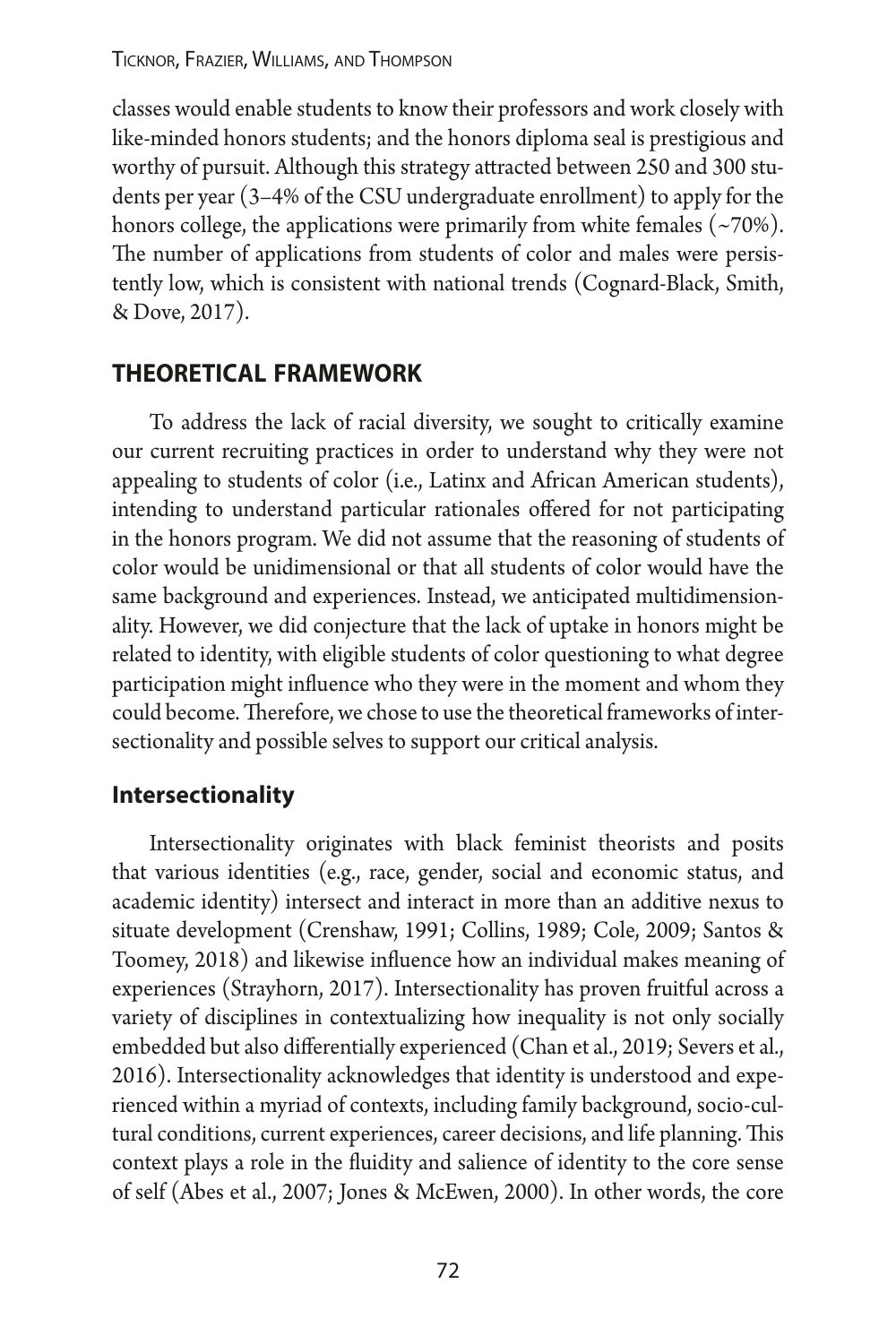sense of self (personal atributes, characteristics, and identity) is surrounded by dimensions of identifcation such as race, gender, sexual orientation, social class, and religion ( Jones & McEwen, 2000). Later theorists of intersectionality also introduced the concept of a meaning-making flter. An individual with a more complex, "foundational" meaning-making flter is less infuenced by contextual infuences, such as peers, family, norms, and stereotypes, than an individual with less complex "transitional" or "formulaic" meaning-making capacity (Abes et al., 2007). Thus, to understand why students of color opt out of honors, intersectionality allows us to beter examine the complex and varied experiences of our participants within our institutional context and how these experiences infuence their choices.

#### **Possible Selves Theory**

The choices one makes are also based on options that the individual perceives are available or possible (Kao, 2000; Oyserman, 2015). Markus and Nurius (1986) defned possible selves as those that one hopes for, fears, and expects; they are part of an individual's self-concept that is oriented toward the future. Possible selves are both supported by and infuence a sense of self in the moment or current self-concept. The selves one can potentially envision are infnite (Markus & Nurius, 1986). However, researchers investigating possible selves have explored the degree to which they are porous to the perceived possibilities within a given environment (e.g., Frazier, 2012; Kao, 2000; Oyseman & Fryberg, 2006). This environment encompasses the social roles we take on and the social identities with which we align ourselves (Markus & Nurius, 1986; Oyserman & Fryberg, 2006). Researchers exploring the academic impact of possible selves for students of color suggest that viewing themselves as academically successful is a prerequisite for possible academic selves, serving a self-regulatory function (Oyserman, Bybee, & Terry, 2006; Oyserman, Johnson, & James, 2011). Self-regulation in this framework develops in the context of both a hoped-for self and a feared self (Oyserman & Fryberg, 2006). For example, a person is more likely to study if he or she is emotionally invested in both a hoped-for self that passes a vital course and a feared self that fails the important course.

Further, possible selves are congruent with social identity (Oyserman & James, 2009), and students must implement plausible strategies that can lead them on a path to their future goals (Oyserman et al., 2011). Students also need opportunities to be developed as well as the willingness to participate in their development (Subotnik, Olszewski-Kubilius, & Worrell, 2011; Frazier,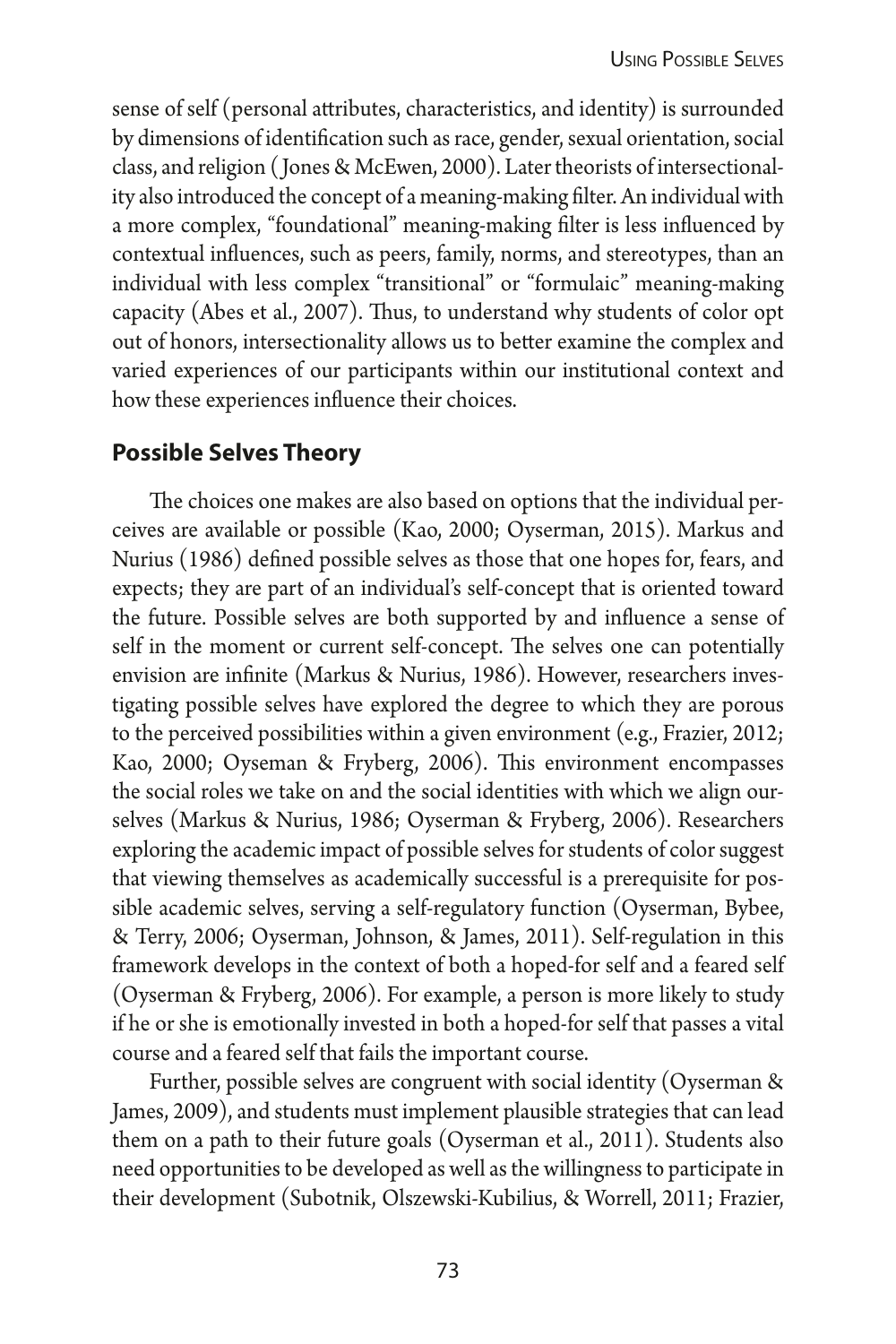Cross, & Cross, 2015); identifcation of self as "unlike"—not fting into the perceived image of an honors student—could discourage participation in honors education (Oyserman, 2015).

Using intersectionality and possible selves together as a framing device allowed us to examine individual identities from multiple dimensions, including how individuals can be constrained or privileged by social and institutional structures and how social and institutional structures are implicated in infuencing what students hope for or fear in the course of completing their disciplinary preparation. We believe it is critical to understand the overlapping intersections of our participants' backgrounds and experiences as well as their aspirations and fears for the future if we are to understand beter why qualifed students of color opt out of honors education.

#### **methodology and procedures**

To address our research aims, we conducted three one-hour, semi-structured focus group interviews with fve to seven students who were eligible to apply for the honors college and identifed as an underrepresented race or ethnicity. Focus group research allows for flexible and efficient data collection when the goals are to understand the social dimensions of issues and policies as well as to elicit collective views (Ryan, Gandha, Culbertson, & Carlson, 2014). The focus group interview format also relies on participant interactions with one another and the moderators. Since the moderators included three women of color (an undergraduate honors student who worked as a peer educator in the Office of Diversity, the director of the Office of Diversity, and a professor) and the white female dean of the honors college, we planned our interactions to be neutral when participants expressed their thoughts and perceptions about their experiences. However, if they asked specifc questions about our honors curriculum, programming, and services, we would provide that information. The moderators' role was to facilitate the conversation and ensure that the voices of all participants were represented in the data.

We targeted students of color who were qualifed for honors education but never applied to the honors college. We framed our questions in the context of literature pertaining to possible selves theory, intersectionality theory, and prior studies on motives for participating in honors education. Our primary research questions were:

• What about our recruitment strategy was ineffective in attracting them? (e.g., Were they aware of the Honors College? Had they been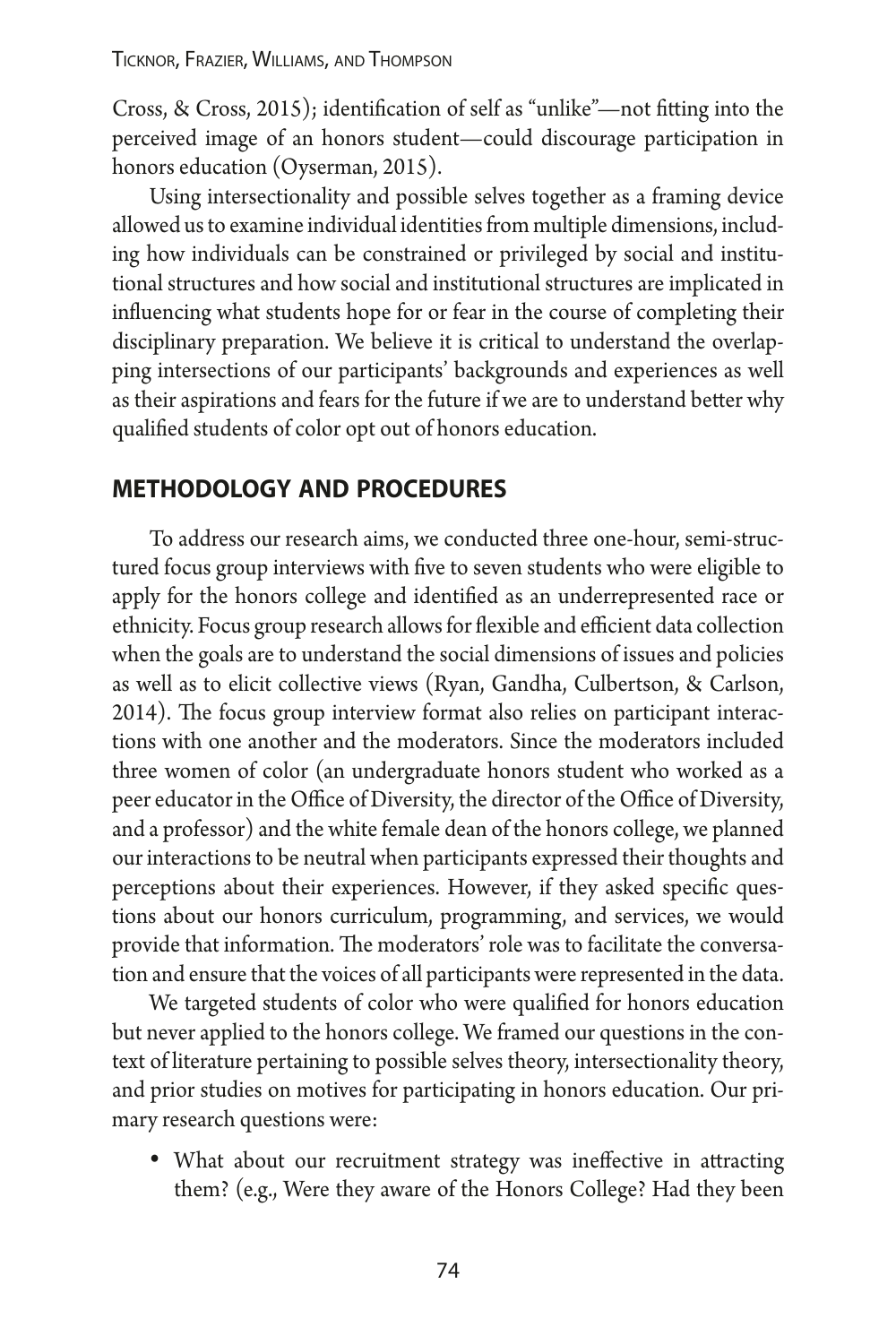contacted? What aspects of our recruitment language were or were not appealing?)

- What prior experiences (educational and personal) may have influenced their perceptions of honors education?
- How did they perceive the honors college and its students? How did these perceptions align or not align with their self-images?

Our objective was to learn about each individual's experiences and perceptions as well as the development of these perceptions and to observe any collective opinions that developed during the discussion.

#### **Participants and Focus Group Procedures**

Though a nascent area of inquiry, studies aimed at exploring/managing the complexity of articulating intersectionality involve several practices that are common or recommended (McCall, 2005). Choo and Feree (2010) argue that researchers have devised methodologies and/or analyses that are groupcentered, process-centered, or system-centered, noting that group-centered approaches employ sampling procedures that bring forward and then center marginalized voices and perspectives; process-centered and system-centered studies explore interrelationships as well as "intersectionality as a complex system" (p. 135).

We used a group-centered approach to our study design by recruiting seventeen undergraduate students of color. These students were qualified to participate in honors but never applied to the honors college. After receiving approval for human subjects research by our Institutional Review Board, we conducted three one-hour focus group interviews with our participants. Three of the participants were males, two of whom were classified in university records as frst generation. All the males self-reported their race/ethnicity as black or African American. The fourteen females included one international Hispanic student, one student who self-identifed as more than one race, and twelve who self-reported as black or African American. Three female students were classifed as frst-generation college students, and three were nontraditionally aged students. The participants' average grade point average at Columbus State University was 3.59. The group averaged 63 semester credit hours, with 29% classifed as sophomores, 35% as juniors, and 35% as seniors.

During the focus group interviews, one of the four researchers acted as the lead moderator who asked the primary question while the remaining researchers asked clarifying or follow-up questions. During each focus group,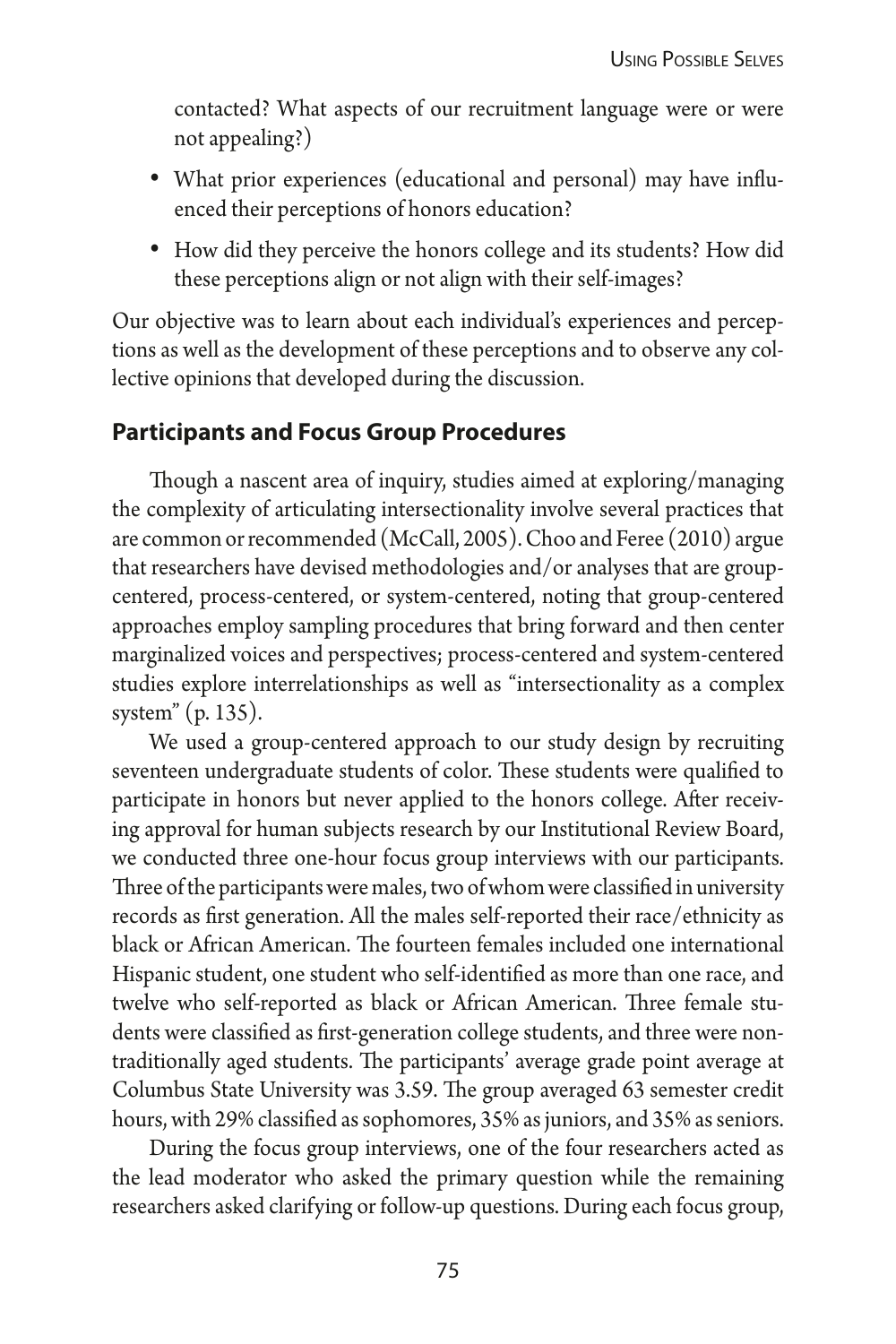participants were frst asked to confrm their demographic information, including frst-generation status, nontraditional status, and major course of study. Next, they were asked to describe their past participation and experiences with honors-level K–12 education. Next came discussion of their familiarity with honors education at our institution, including their sources of information about honors education and their perceptions of honors students and honors education. Finally, we asked the participants to react to a list of resources or benefts provided by the honors college to determine if any were appealing or unappealing. As opportunities in the discussion arose, we probed deeper to understand why, if they were aware of the opportunity to participate in honors, they had opted out. All focus groups were video recorded and then transcribed and anonymized using pseudonyms (e.g., Bety) and also annotated to document visual cues (e.g., nodding in agreement) and non-verbal communication (e.g., laughing) before being destroyed to protect the participants' confdentiality.

#### **Data Analysis**

We used a basic interpretive approach (Merriam & Tisdell, 2015; Percy et al., 2015) to data analysis when examining the verbal content but acknowledged participant interactions (verbal and non-verbal) that appeared to form collective opinions. Afer the interviews were transcribed, the transcriptions were loaded into Dedoose, an online coding platform that facilitated the analysis by our team of researchers. During the frst round of analysis, each researcher independently analyzed the transcripts using an inductive approach, which does not impose a structure or patern to the data but allows themes to emerge through multiple readings of the text. During independent readings, each researcher created category labels and developed defnitions of those categories by reviewing the associated excerpts from the data that illustrated each category. Afer the frst review of the data was complete, the research team met and refned our category labels into codes, which we used to reread and code the interviews. During this phase of analysis, each member of the research team reviewed two of the three interview sessions, allowing for multiple reviews to improve the validity of our findings. After the coding process, we reviewed the codes and data to develop a richer sense of overarching themes and linkages between our participants' experiences and their perceptions. We noted any possible relationships between the codes as well as between our codes and our theoretical framework and background literature. This process was how we discerned themes from the data. Team discussions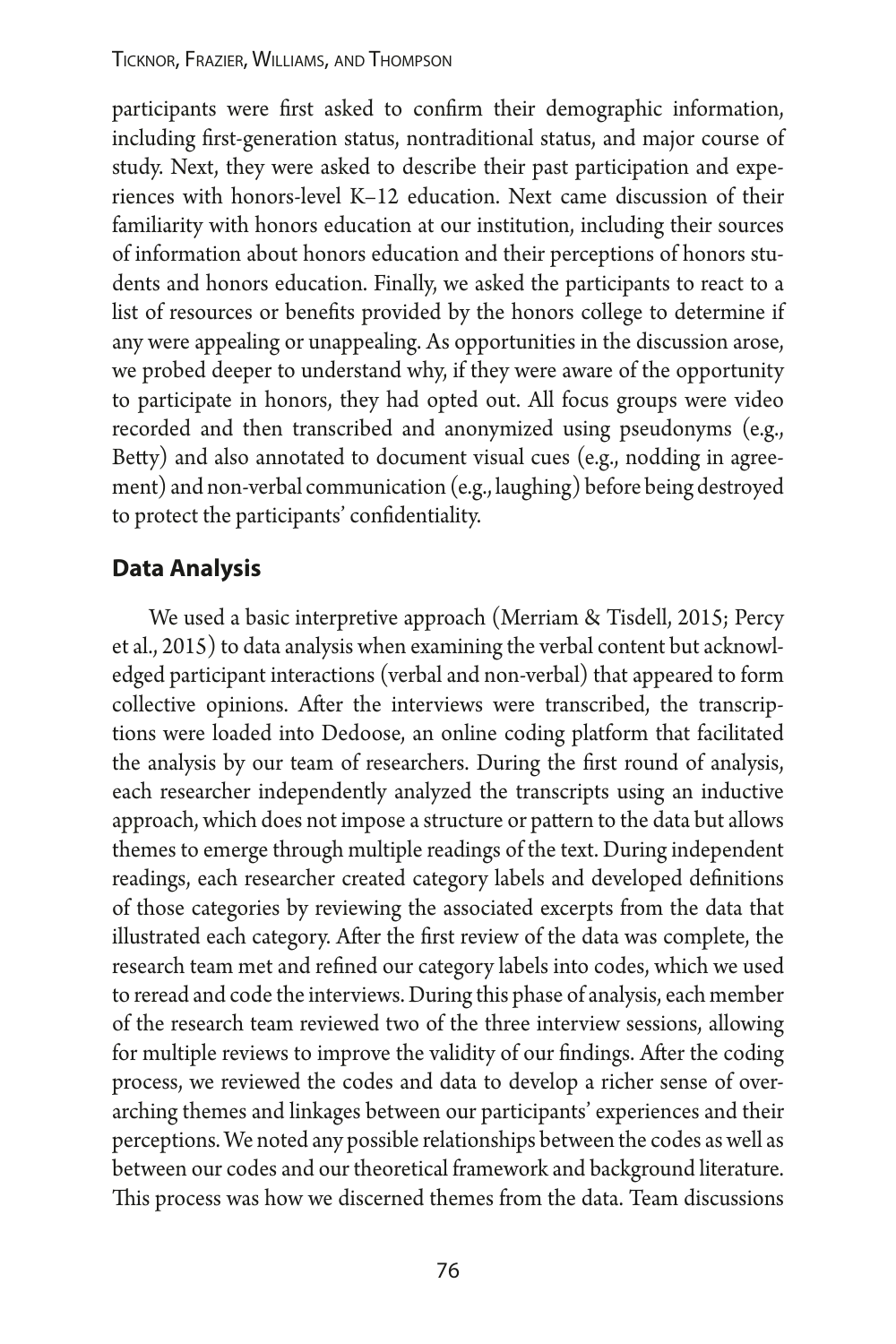of themes and linkages were supported by reexamining excerpts from the transcript to confrm any conjectures developed during the analysis.

#### **results**

In general, most of our traditional-aged participants were aware of the honors college and/or recalled being contacted with our electronic invitation to apply. However, several nontraditional student participants indicated that they were not familiar with the honors college or felt that they would not be eligible to participate. In addition, our participants communicated concerns about investing time, money, and energy into an endeavor that they might not find valuable. Their perceptions of honors education and of those who participate in honors education contrasted with what they valued. Our participants rarely discussed race and gender diferences, so before we can discuss any emergent theme potentially linked to race, gender or age, a more thorough discussion of each theme is needed.

#### **Scholar Identity Barriers**

One of the predominant themes that emerged from the data was a perceived mismatch between the personal scholar identities of the participants and the scholar identities of students in the honors college. Our subjects' images of honors students contrasted with the type of students they hoped to be. When we asked them to describe what an honors student at the university looked like, they responded with phrases such as "studying all the time," "not part of the social crowd," "[spending] too much time studying," and "mainly studying, constantly studying, no life." They perceived honors students as highly intelligent but socially disconnected and in general that lifestyle did not appeal to them, as expressed by Maria, a traditional Latinx female: "They're really like focused on their studies, and that's not for me." Other students perceived this lifestyle as a barrier to social goals. For example, George—a traditional, frst-generation, black male—explained why he opted out of honors by noting, "I wouldn't have any social life at all."

#### *The Value of Balance*

The perception that students who participate in honors have a limited social life contrasted with the balanced lifestyle that participants highly valued, a lifestyle that included both work and enjoyment, efort and relaxation. Participants perceived honors students at CSU as focused on work and effort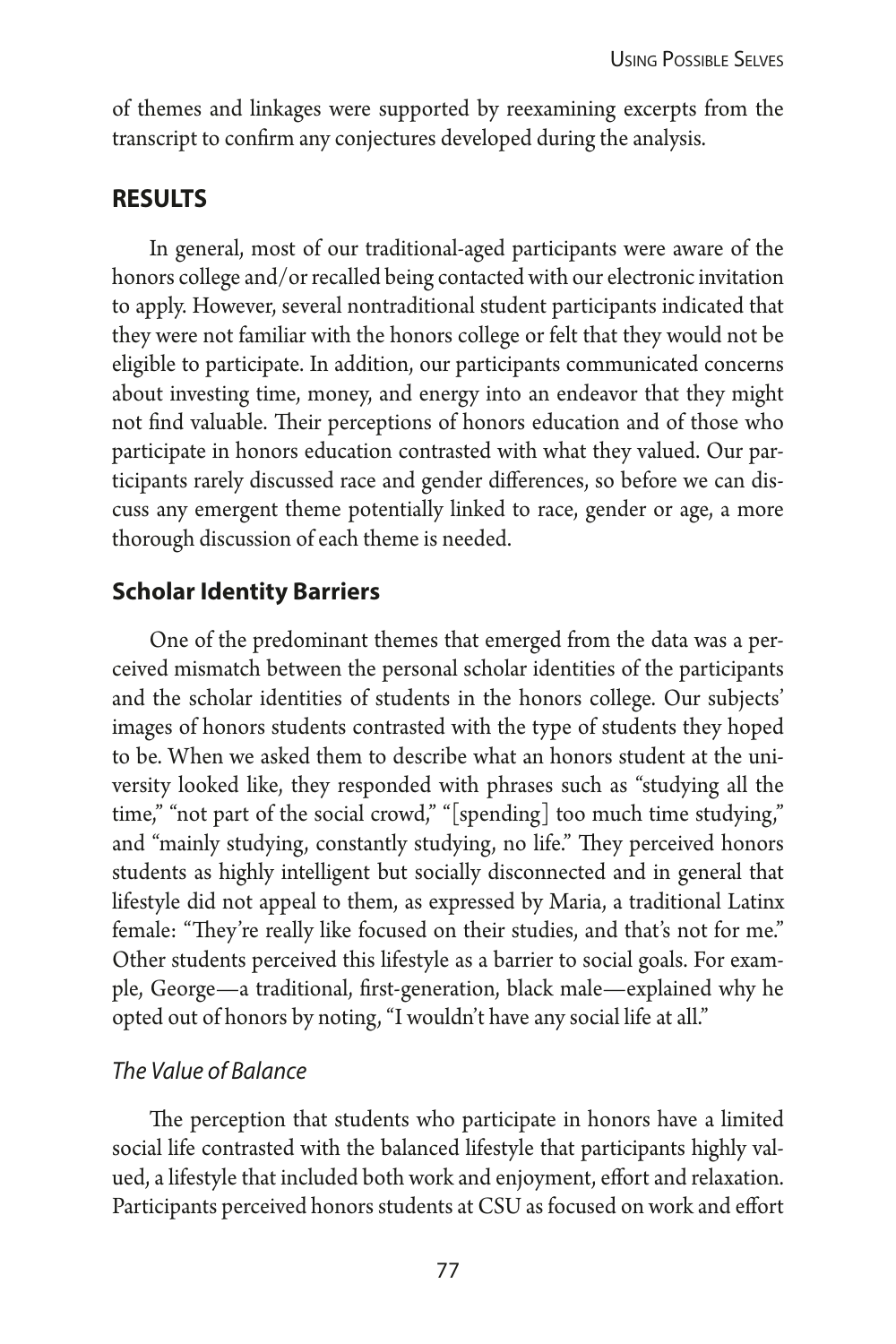at the expense of leisure and relaxation. As Cathy, a nontraditional black female, explained, "You want to be able to manage, you know, what classes you're taking, but you want to have a litle bit of relaxation time. You know, um, what is that saying, 'all work, no fun'? Debby, a traditional black female, expanded on Cathy's comments as three other participants nodded their heads in agreement: "We want to be able to do good work but also enjoy what you're doing." The participants said that participating in honors would be a barrier to their participating in sports, relaxing, focusing on their majors, "hanging out with friends," or doing things they enjoyed.

In one of the focus groups, we probed deeper into comments that seemed to indicate that the subjects perceived a distinct separation between their social life and study life. When we asked if the participants socialized with their study partners, most said they did not. It was unclear whether either their social circles or study groups were racially homogeneous or if race contributed to this social separation. Consider three traditional black females— Joan, Hannah and Faith—who had a rich discussion in one focus group. Joan explained, "I think our only thing in common [between me and my study partners] is our degree, and everything else is not common.... I think it's a diferent world, who you study with, and who you actually hang out with." Hannah supported Joan's comment: "A couple people I should say, that I consistently study with, but we're not, we wouldn't ever hang out." Faith agreed with Hannah by adding, "We use each other as resources in order to succeed in our class ... we are very close with one another, but in a diferent way."

However, this separation of social and study life was not consistent for all participants. For example, George offered a different perspective from the women in the group:

It's kind of the opposite for me, I found that through the, my peers in the classroom, that we had mutual interests that expand beyond the classroom, and that makes us friends, and also, because we're the same major, we have the same classes almost every semester so it's like we're gonna be together for a while, so we should get to know each other prety well.

George explained that while he worked out with or socialized with some classmates, his social group was not limited to peers in his major and did not include all his classmates. While he did not compartmentalize his friendships and classmates as his peers did, he stressed the importance of engaging in a balanced lifestyle and described how working out, relaxing, or watching movies allowed him to rejuvenate and focus on his academics.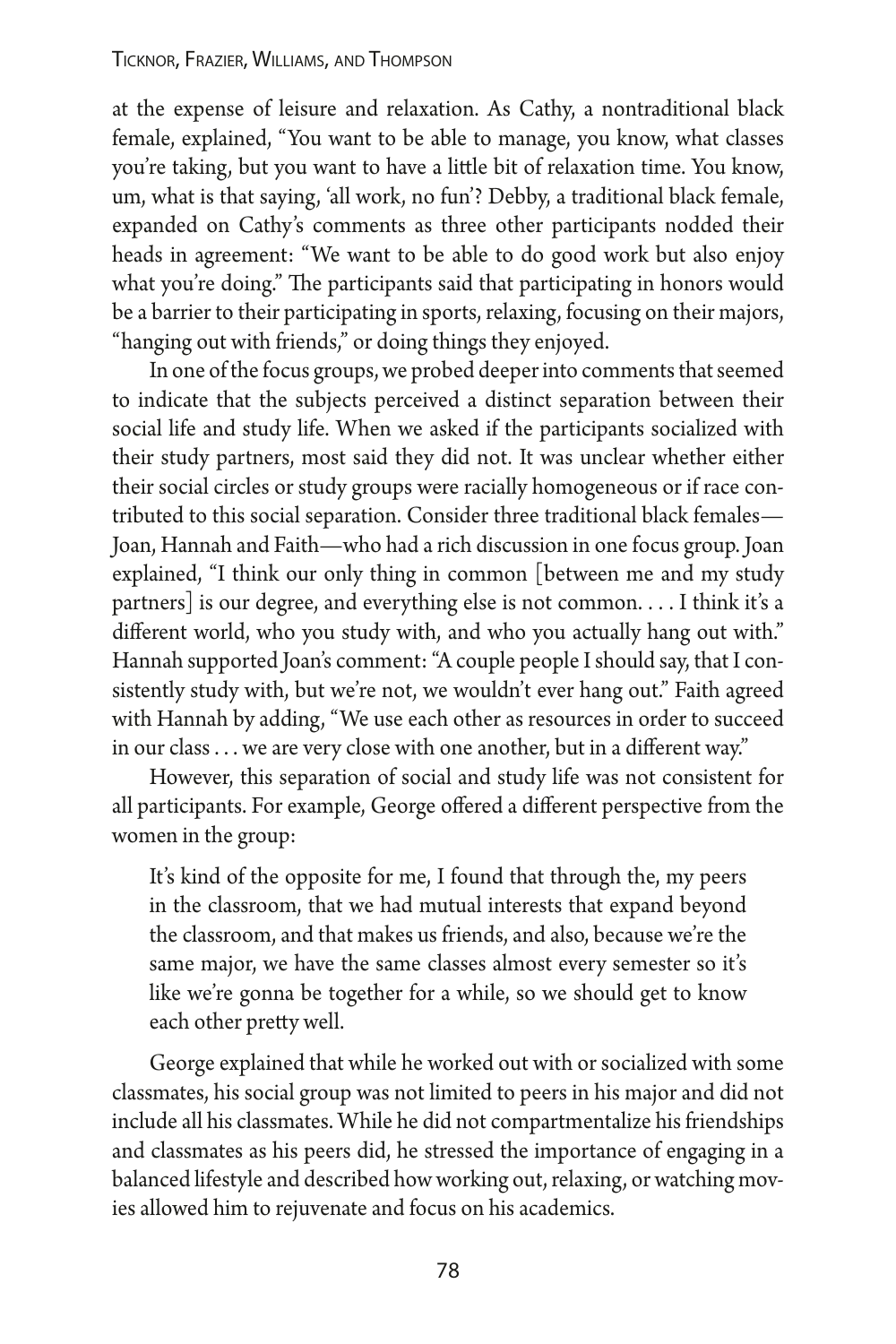Collectively, all the participants hoped for a balanced lifestyle that allowed them to have time for relaxation and recreation, and they appeared fearful that if they participated in honors, they would only study all the time. Some participants had distinctly separate social circles for studying and recreation, which may be additional evidence that they perceived honors students as nonsocial beings. The participants were neither anti-intellectual nor concerned about the social stigma associated with participation in the honors college. When asked to describe what honors students look like, only one nontraditional student shyly confessed that the frst thing she thought of was "nerds," but a traditional student counterpart disagreed. Debby countered, "You think of people who are like presidents of organizations, president of SGA." Our participants seemed to appreciate honors students' hard work, but in their view, honors students were imbalanced in a way that was at odds with participants' identities as scholars or with their expected/hoped-for self as a well-educated, well-balanced student. Logically, if our participants viewed honors students as leading imbalanced and unsocial lives, then they would fnd it unappealing to join a college that advertised the beneft of a community of "like-minded" peers.

#### *The Value of Diversity*

In addition to valuing a balanced lifestyle, our participants expressed appreciation for the diverse backgrounds of students in their classes. Comments contributing to this theme naturally arose when we asked participants about the appeal of diferent benefts of joining the honors college, which included working with "like-minded" peers. Sometimes the notion was appealing. For example, Ron, frst-generation black male, could see the advantages of studying with honors students because they would be good at education. He described honors students as "a group of people you can lean on and understand you as well." Cathy led a discussion with two others in her focus group about the merits of working with "like-minded people" on assigned group projects and her appreciation of working with others who would actually do the work.

However, other students saw some disadvantages to working with similarly driven students. For example, George argued, "With the honors, it could be like, if there are a lot of like-minded people that are like, full of themselves, they could be really competitive." Hannah and Joan nodded in agreement with George. Some participants preferred to focus on the importance of working with students from diverse backgrounds, which they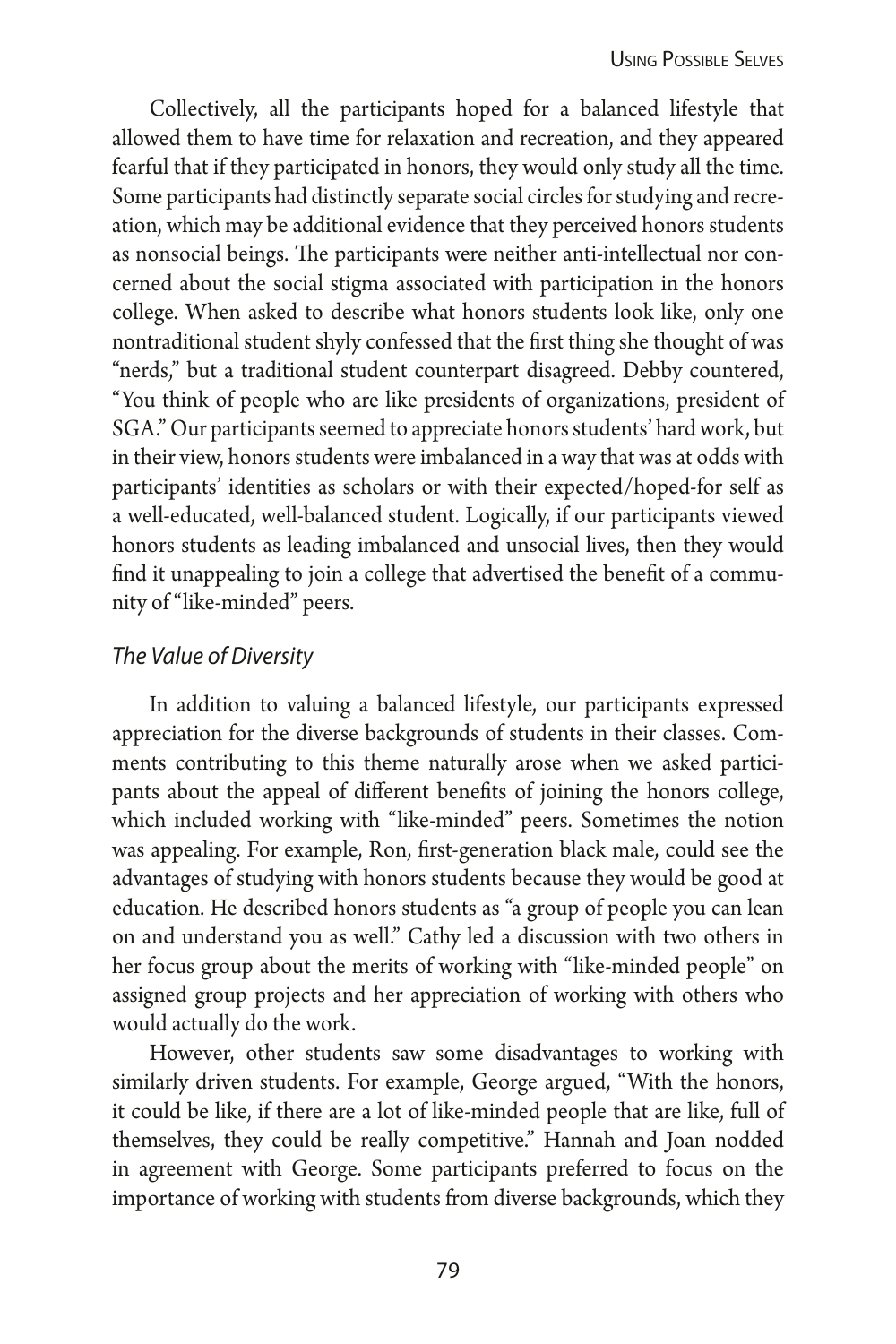defined in the context of race, age, and academic preparation. The students also valued being in communities where the members difered in intellectual predilections, with the importance of diversity interwoven throughout the focus groups. As Joan succinctly stated, "I think you can learn something from everybody." Ron explained, "This campus is super diverse. I'm talking about as far as, like, diferent levels of thinking, diferent strengths, and weaknesses academically." Ron said that he went to college to meet and learn from "all kinds of people," which was echoed in George's comments about diverse classrooms: "It also gives the opportunity to try to show off things and teach other people things, too."

When asked to describe honors students, Nancy said: "They look like me; they look like her; they look like him [pointing to others in the focus group]." However, three students characterized honors students as primarily white. Bety, a frst-generation female who identifed as two or more races, developed her perceptions based on her prior experience with honors in K–12 education. She said, "Maybe I was like the only person who was black female in my class, and that would be uncomfortable for me from 5th grade until like senior level, I was like, well, I'm all by myself in these type of classes." She indicated that the experience infuenced her when deciding whether to participate in honors. Hannah, a traditional black female in a separate focus group, had a similar experience and assumed that few students of color were in the honors college, stating, "I typically, to be honest, I thought it was a majority whites and I kind of think that happens from elementary all the way up." Joan agreed with Hannah: "I think that it's majority white," but her rationale was diferent: "Because they could aford the extra classes." Overall, our students valued diversity and assumed that the honors college was not intellectually or racially diverse.

The two subthemes of valuing balance and diversity paint an image of what our participants hoped to be: students who were successful in coursework, enjoyed being a college student in a diverse classroom, and had enough time to pursue a well-balanced social life. This ideal stood in contrast to their perception of honors students as successful but intensely focused on their studies at the expense of other lifestyle concerns. This concept of what it meant to be an honors student appeared to be a signifcant barrier to participation in honors.

#### *The Roots of Perceived Scholar Identity Barriers*

Many of the students appeared to rely on their K–12 experiences with honors—e.g., AP or IB courses; honors courses; gifed education—to situate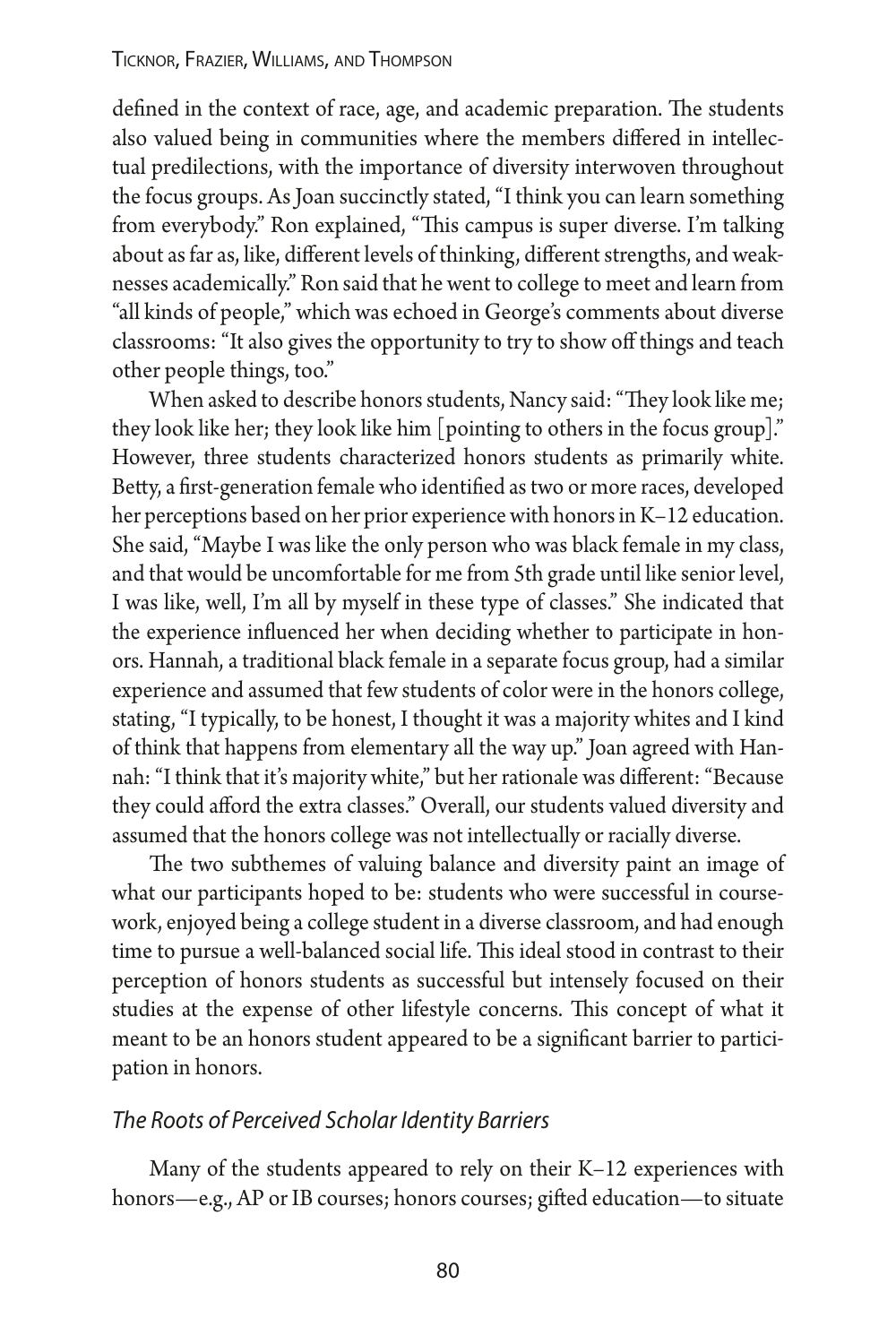their perceptions of a CSU honors student's social life. While not all the participants had prior experience with honors, those who did described these K–12 classrooms as calmer and more serious, fast-paced, rigorous, and stressful. The stress primarily came from honors courses requiring more time and efort to do extra work. Keith, a traditional black male, painted this tensionflled picture:

We would have to do these practice AP exams, and you could just feel how much more stressed people were that day. We would have to stop the exam to go to lunch during the exam, and nobody talked at lunch, or anybody barely talked, everybody was just focused.

George indicated that, in an honors classroom, the faster pace seemed to imply that teachers expected everyone to understand the content the frst time it was presented. He recalled a teacher chastising her students with "You should've known this already!" and contrasted this expectation with the pedagogical practice in "regular" classrooms where content was explained multiple times in multiple ways, allowing for plenty of opportunities to learn the material. The participants described regular classrooms as more relaxed in terms of both the pace of the content and the social environment. Michelle, a traditional black female, described her experience when she was enrolled in both honors and non-honors courses in high school:

I like taking regular classes with honors classes just because then you won't have that pressure on you all day all the time and you can get a mix of your friends who aren't in the honors or AP classes, instead of just being in this class, and you have to do your work and don't play don't talk, do your work, so, I liked it. Just the diference in being able to experience both things

The social pressure to perform well and do extra work appeared to lead to what several described as being "burnt out." For example, Bety described honors as "like four years of running a race, so I just wanted a break." Others explained that they just wanted to be a "regular" student when they came to the university. Their prior experiences with honors education in K-12 echoed their descriptions of the driven, studious honors students who did not have a social life even though the pressure and stress of pursuing honors in K–12 was sometimes self-imposed. For example, one student indicated that he felt the pressure from being a role model and needing to live up to the expectations of the ideal student.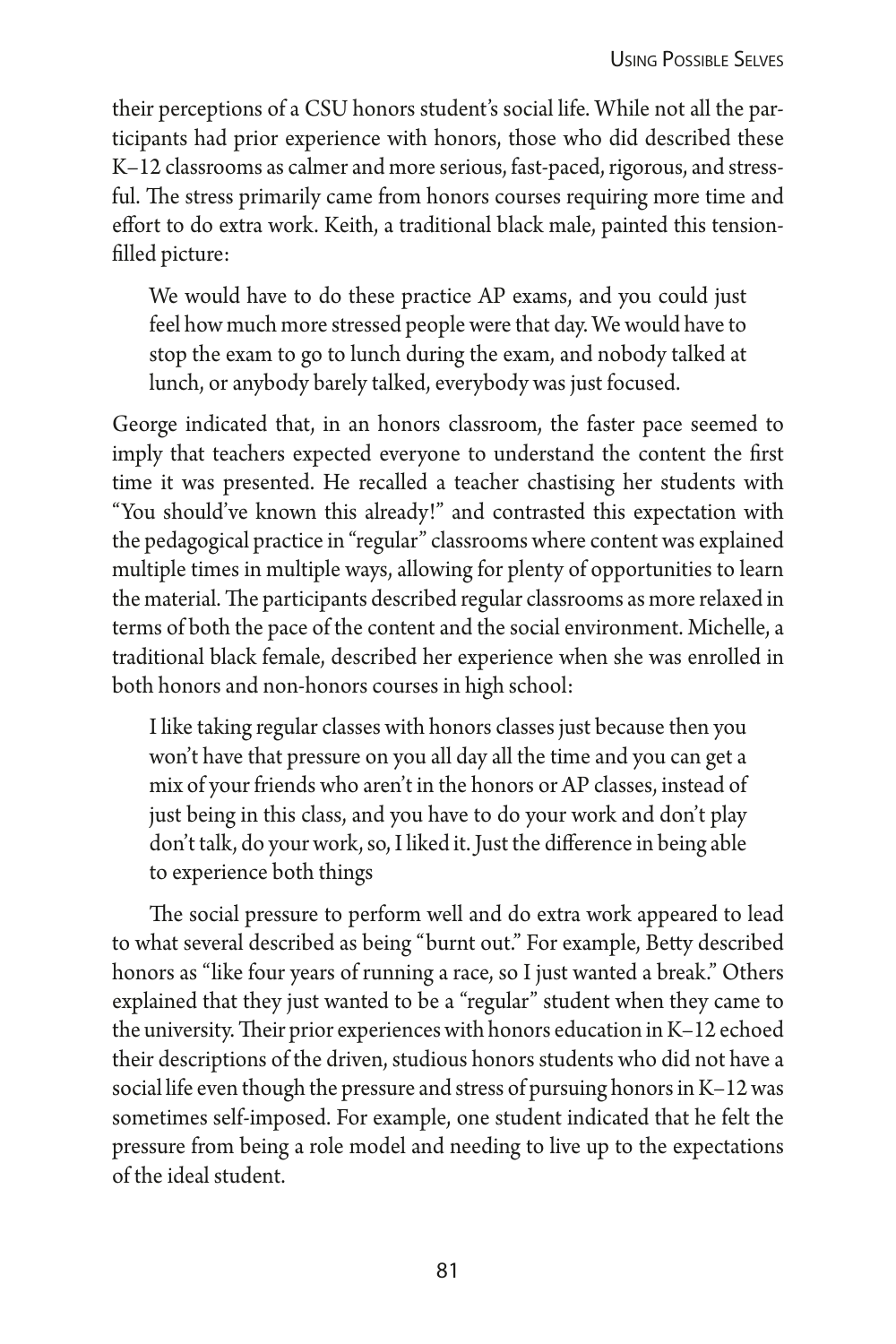Several students argued that the intensity of the K–12 preparation had not paid off for them. For example, Ron indicated that participation in advanced programming in high school had not defrayed college costs in the way he had hoped for or been promised:

For me, I don't think it was worth it because when I graduated like top 5% of my classes, I applied to like over 100 scholarships and I had good test scores, I received one scholarship so I mean this helped my decision to come to Columbus State because I had to stay in-state. I got accepted over 50 schools because I was applying everywhere because we had an unlimited fee waiver, so I had all these, and it came down to, and I got "this and this and this," and I wasn't a fnalist for the scholarships, I mean I didn't get any of them, and I was applying, applying, applying while I'm working and taking AP credits and I'm like, it, to me, it's not worth it....

#### **Relevance to Professional Identity**

The participants seemed keenly invested in their future careers and were atracted to experiences that could help them move forward toward possible future selves engaged in these careers. They were more than willing to invest their time and energy to participate in academic, co-curricular, and extracurricular activities that provided the knowledge or skills they felt would be necessary for success in their future careers. For example, they deemed mentoring resources ofered by the honors college to be benefcial only when they helped students become more prepared for the future. Participants bemoaned faculty members who seemed more interested in preparing them for graduate work than the current job market and eloquently embraced challenging curricula, but only to the degree it facilitated preparation for the future:

I want to know I'm in college because I not only want to make decent grades, I want to learn things. I want to learn how the world works. How do, I'm an early childhood education, I want to learn how do children learn. And it's, I feel like sometimes we're just doing the busy work just to get the grade? You know, look at the grade, I got these grades. Well, okay, you might have those grades, but do you really know what the heart or the content entails? How were you going to use this in your everyday life? In your job? How are you going to process with that knowledge? That's my issue. I don't want to be in a course because I'm in honors, so I want to get these grades. I want to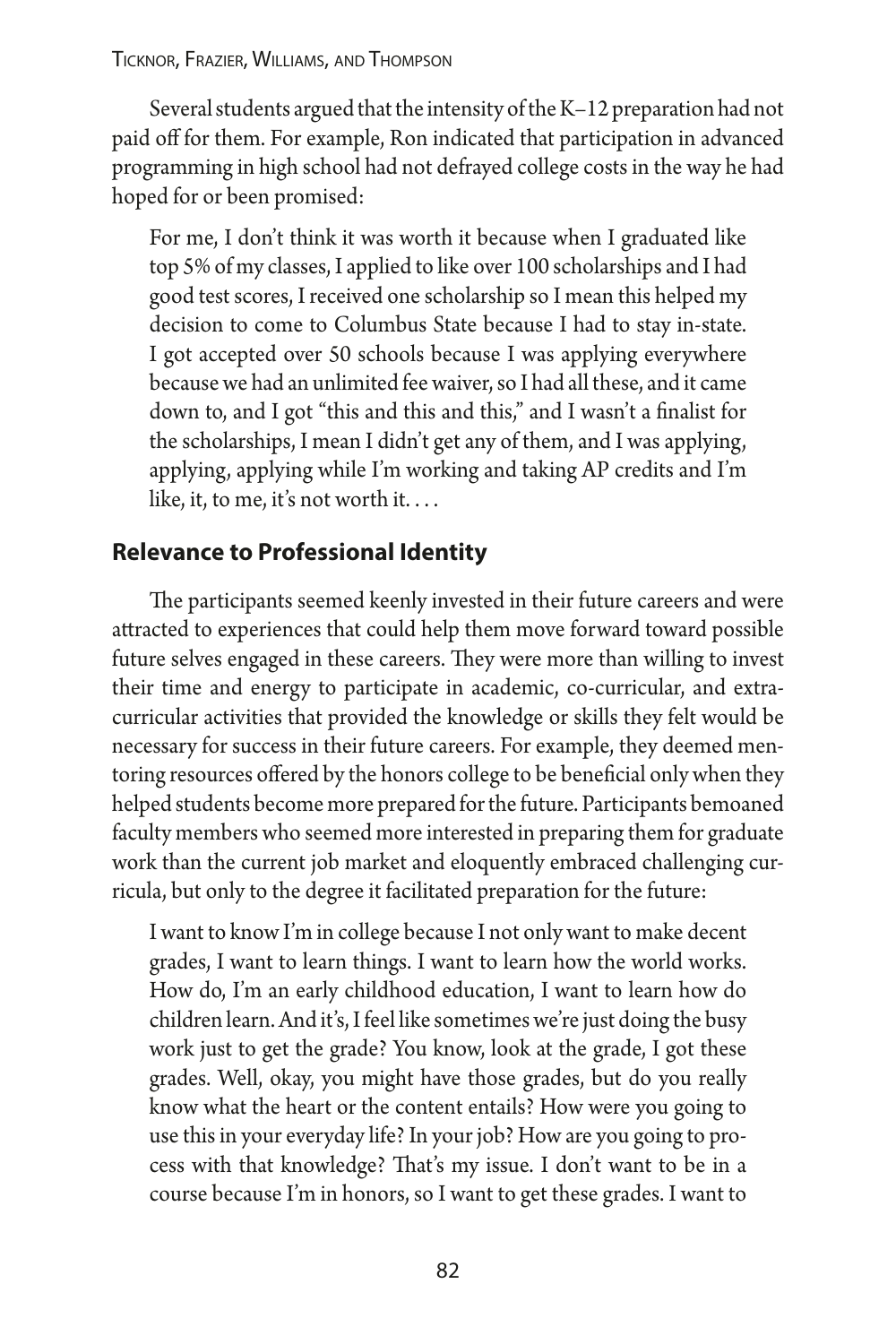be in that course because I want to learn and this stuf I can use for many, many years once I fnish college.

Many participants also expressed the practical concern of having enough money to complete the chosen degree. The students engaged in cost/benefits analysis when identifying academic experiences worthy of their involvement but incurring additional expenses; they were reluctant to participate in cocurricular options that seemed "nonessential" or unnecessary experiences that resulted in extra costs. For example, several students struggled to understand the need to take courses not linked to their majors. Thus, if honors was associated with nonessential coursework, participants deemed the program wasteful and to be avoided: "Um, well, like Faith and Hannah said, I had heard, word of mouth, that it was just extra classes and then like Faith said, those classes didn't exactly line up with the nursing track, so I was like, why take the extra classes, especially if I'm gonna end up paying for them." For these students, honors education was not essential or relevant, therefore not worthy of the investment of time and/or money.

In the fnal portion of our interview, we provided a list of benefts that students might receive if they joined the honors college, a list we used in prior advertising. We asked the students to indicate if each item was benefcial or a "turn of." Our participants were fairly consistent in their responses, echoing their desire to add educational opportunities that were relevant to their professional identity. For example in responding to "Challenging classes that challenge the way you think about the world," many were cautious about the word "challenging," and some students worried that "challenging," if welldefned, might mean extra work not worthy of their investment; however, if honors courses challenged their perspectives, they might be appealing. Ron provided this succinct response: "Benefcial if it is related to my major. But if it's not, then not benefcial."

The participants viewed internships and enhancing career goals as beneficial but not unique to honors education. The unique honors benefit of prestige or recognition for academic success evoked skepticism or neutrality. Nancy explained, "It could possibly be something that you put on a resume, so ..." [others nod slightly in agreement]. In another group, George described prestige and recognition as "beneficial but not necessary." Betty directly captured the nonessential nature of the seeming benefts of honors to a burgeoning professional identity:

I thought about it [honors] as being like nonessential, right? Because I'm a communication major with a focus in PR [public relations]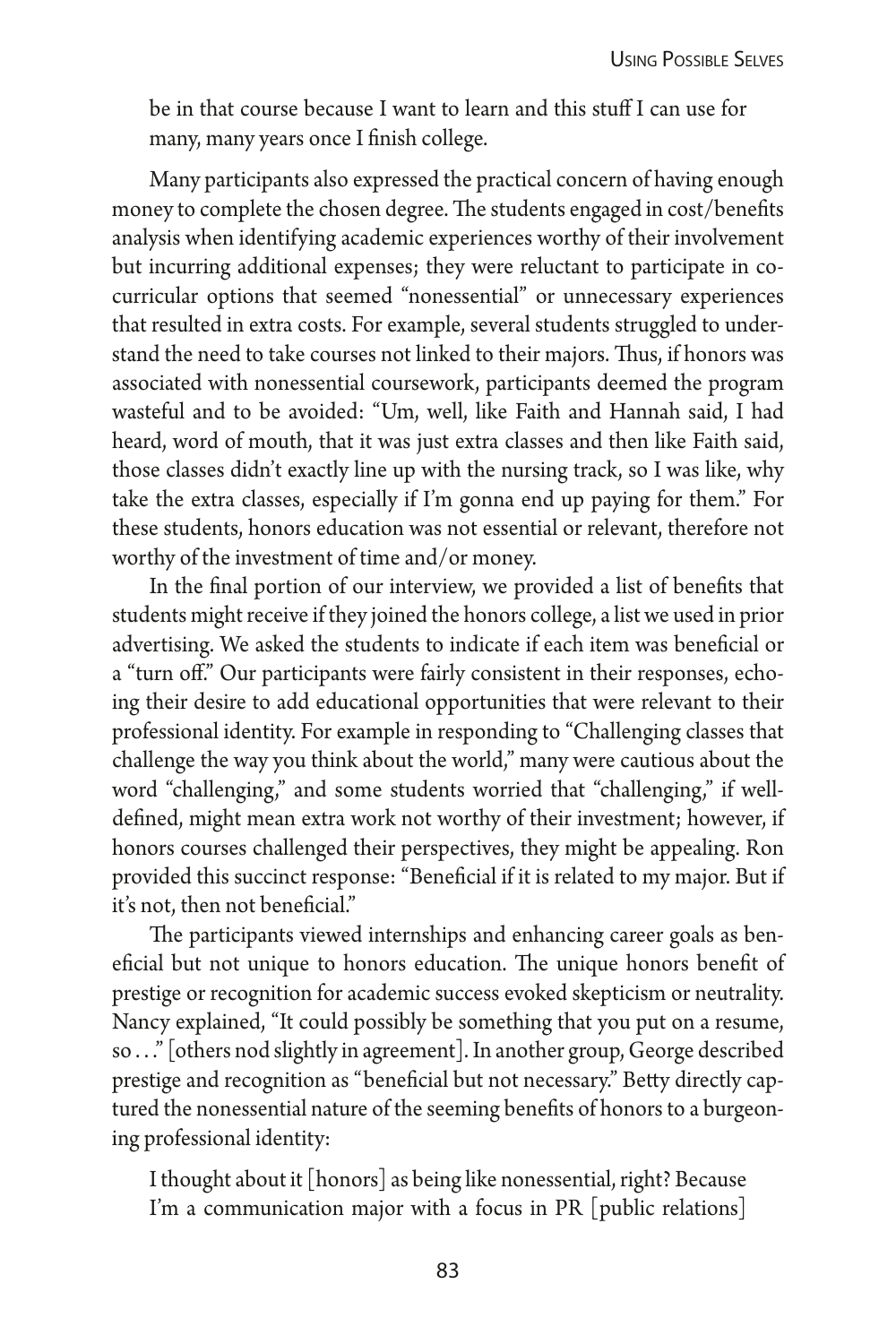Ticknor, Frazier, Williams, and Thompson

so even if I do get in the honors program, I don't know how that's gonna help me get a job in communication. Because that feld is all creativity, which I feel like you could have in honors but, I just always thought about it as the extra-curricular work as being something that I didn't need.

#### **discussion**

Our study has provided some compelling evidence why typical approaches to recruiting honors students might not be appealing to students of color at CSU. Many of the students we interviewed were not persuaded by arguments that honors college participation was prestigious. Likewise, perks like participation in study abroad, leadership development, small classes, and more impactful work with faculty did not seem unique to the honors college experience at CSU. Given their perception of honors students and classrooms as overly intense, learning alongside such peers and in such environments was not appealing.

Instead, the students in our interviews showed us that they sought a scholar identity that encompassed passionate pursuit of their education while also privileging rich relationships with people diferent from them and interests not solely focused on academics. A number of our students who were also participants in advanced curricular options in their K–12 education did not see many students who manifested this type of balance. The students who spoke negatively of these experiences did not seem to have had this sort of balance themselves before reaching our institution. Instead, several argued that they and others in advanced K–12 classes were stressed. Likewise, some students noted that teachers who led advanced K–12 courses would proceed as if a once-through on difficult ideas was sufficient and seemed not to appreciate the diversity in learning among students who could handle more rigorous or challenging content. Students sought a life of balance rather than burnout in pursuing a college degree, so recruitment materials that spoke to challenging students and working with like-minded peers were turn-ofs for students considering involvement in honors.

Also, and in contrast with prior research showing that honors participants were not as driven by career goals (Wolfensberger & Ofringa, 2012), the honors-qualifed students in our study were not only heavily invested in their future careers but were also seeking to avoid involvement in wasteful or nonessential expenses or classroom experiences. Our interviewees being highly conscious of the cost of college, they were more than willing to take part in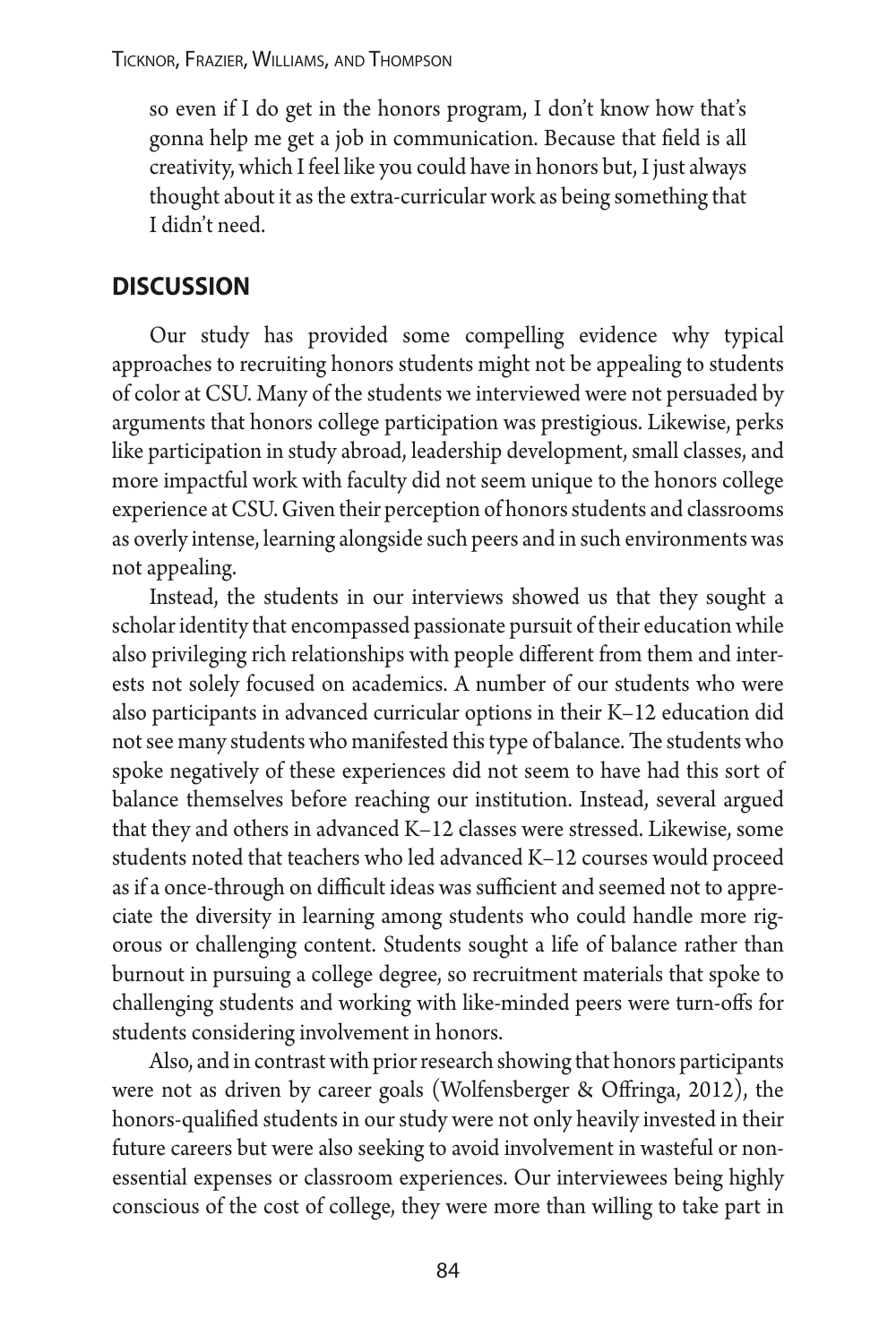extracurricular or co-curricular activities only if they saw them as value-added to their preparation for the future. Further, when students believed participation in honors might make attaining high grades more difficult or when they saw honors as divorced from their future selves in their careers, they did not consider it worth the time, efort, and tuition dollars they might invest.

If participation in honors is perceived as extra work that has litle meaning to the student, or if the perceived academic environment does not meet the student's values or needs, then students instead pursue other choices that are better aligned. We have learned that it is critical to stress that honors experiences are relevant and add value to career preparation when seeking to recruit students of color into honors programing. In essence, we have learned that we need to show prospective students that participation in honors is a proximal subgoal that is instrumental in achieving their future career goals (Miller & Brickman, 2004).

What we learned about our participants' perceptions may apply to many other students who choose not to participate in honors education and warrants more investigation to better understand why and how gender and race may or may not intersect with scholar identities. While we recognized the variety of experiences that contributed to the formation of our participants' perceptions about honors, our limited data provoked a number of questions. For example, when Bety and Hannah recalled that there were only white students in their honors courses and Joan described her study partners being in "a diferent world" than her social circle, we questioned to what extent their racial identity infuenced their ability to identify and participate as honors students. Racial identity can be characterized by *centrality* (how central it is to one's sense of self), *private regard* (how individuals regard their race), or *sense of belonging* (Sellers et al. 1998; Chavous, 2000; Butler-Barnes et al., 2018). Positive racial identity characterized by high levels of centrality, positive private regard, and a strong sense of belonging have all been linked to improved academic resilience and success of black females (Butler-Barnes et al., 2018; Chambers, 2011; Evans-Winters, 2014). While these studies have demonstrated that strong racial identity can be a protective factor in hostile school climates and is associated with a greater sense of independence, their results elicit the question of whether possessing a strong racial identity lessens the need to belong to an honors community.

This question may, in part, be addressed by considering the gendered nature of racial-ethnic identity (REI) in school setings. For example, in studying REI in adolescent youths, Oyserman, Bybee, and Terry (2003) found that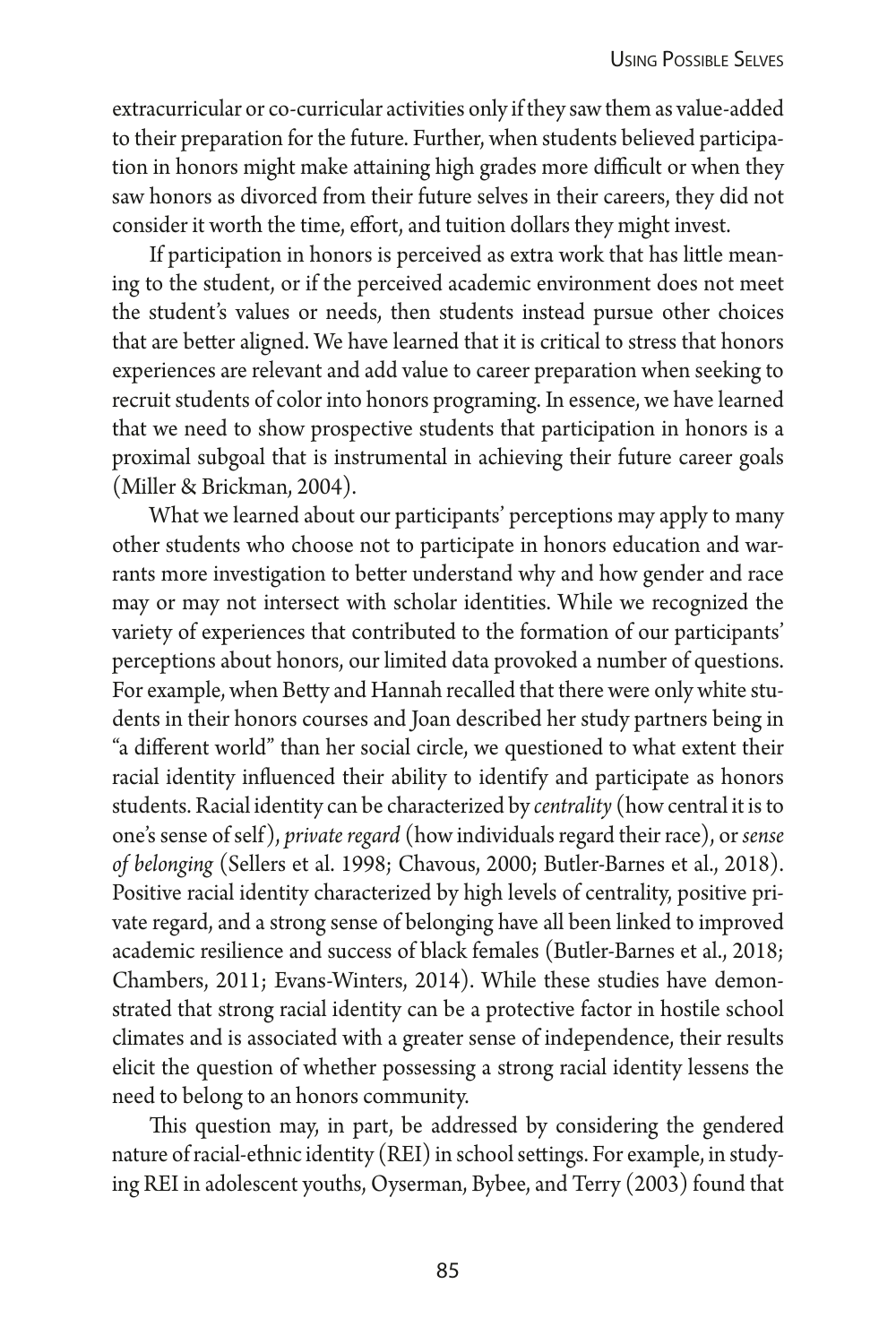gendered REI had a diferential impact on school involvement. African American females who emphasized embedded achievement, which is the belief that achievement is part of being a good group member and if one succeeds the entire group succeeds (p. 309), were more likely to have greater academic achievement. In contrast, school involvement seems more important to African American young men when their REI emphasized connectedness, perhaps because they focus on "action, struggle, and survival" (Oyserman, Gant, Ager, 1995, p. 1220) and privilege autonomy when conceptualizing REI. However, a predominant focus on autonomy could lead to "rootlessness" and academic disengagement (Oyserman, Bybee, & Terry, 2003).

The need for connectedness among African American adolescent males is symmetrical to studies (Hall, 2017; Harrison, Martin, & Fuller, 2015) seeking to identify factors that lead to academic success for African American and Latinx undergraduate males; of note was not only the predominance of the microaggressions the young men experienced but the desire to translate these microaggressions into motivation to succeed or self-determination, underscoring "action, struggle and survival." Microaggressions are barriers to engagement because they highlight how one does not belong, so one linchpin to academic success for African American and Latinx males is facilitating a sense of belonging (Hall, 2017; Harrison, Martin, & Fuller, 2015), a fnding that is mirrored in Ron's and George's eloquent arguments not only for the importance of diverse classrooms but also of fnding inspiration in working with other like-minded students. The young men's articulate arguments about the importance of peers in sustaining engagement with academics stands somewhat in contrast to some of the young women in our study. More studies are needed to understand this diference, particularly as it relates to engagement in honors academic experiences.

Our limited sample of nontraditional students evoked more questions. Studies have shown that nontraditional students are likely to be more intrinsically motivated than traditional students and also more likely to underestimate their abilities (Bye et al., 2007; Taylor & House, 2010). According to our data, nontraditional students were less likely to have heard about the honors college and in at least one case more likely to assume ineligibility, but their motives did not appear to difer from their traditional counterparts. While we have a rich sense of our participants' perceptions of the value of honors education, studies are needed to understand how the intersections of racial, gender, and nontraditional identities afect participation in honors education.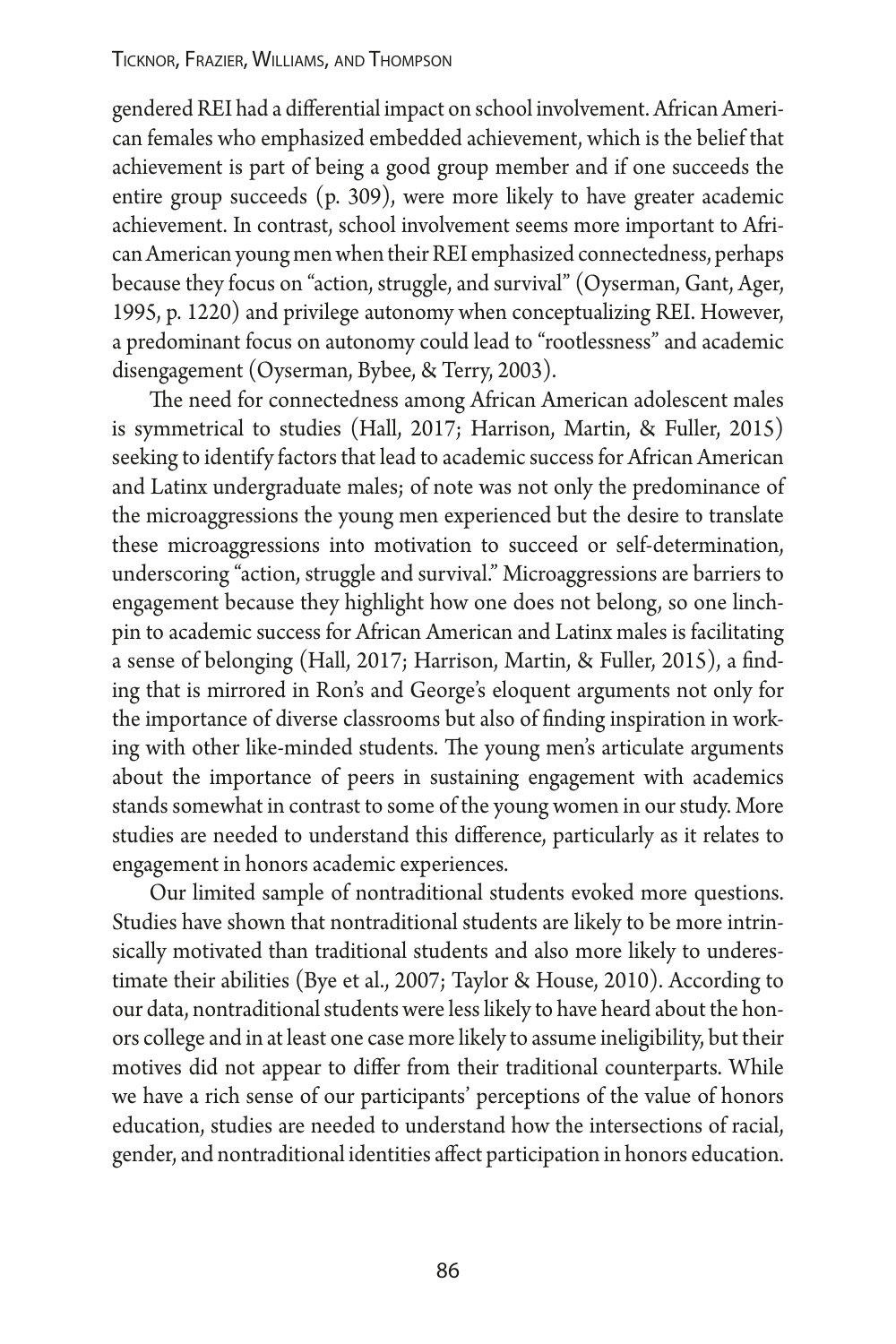#### **conclusion**

Although institutions of higher education seem genuinely invested in honors education, with an estimated 59% of U.S. traditional, undergraduate, not-for-proft institutions providing some form of honors curriculum (Scott & Smith, 2016), barriers may exist within these institutions that prevent full uptake of this opportunity. By approaching students of color with the assumption that they would speak multidimensionally about who they were or wanted to become, we identifed barriers to engagement at our institution that were situated within our presumptions about the atractiveness of honors. In particular, our institutional recruitment practices and messaging created a barrier for students of color and potentially prevented them from taking up the opportunity to participate in honors. We also have not been as efective in meeting our students where they are as we need to be, especially in our sensitivity to those students who have developed negative perceptions of honors education during K–12 education. Also, for students unfamiliar with honors or advanced education, we need to be especially sensitive to the likelihood of self-selecting out of honors based on an assumption of ineligibility.

By building our recruitment practices on studies that focused on students who were applying or engaging in honors education (Hill, 2005; Rhea & Goodwin, 2014; Nichols & Chang, 2013; Wolfensberger & Ofringa, 2012) and that were based on samples of students who were predominately White (Nichols & Chang, 2013), or of the majority culture (Wolfensberger & Ofringa), or not specifed (Hill, 2005), we were missing the diverse voices of those who were opting out, unintentionally creating an institutional barrier to their participation. We know that we need to recruit students not only by pointing to the valor of responding to challenge, the prestige of the degree, or the learning environment, but we also need to address burnout, bread and buter concerns like cost, and our students' vision of their future selves.

Our study was small, with participants willing to talk to us for an hour or so, so our fndings have limited generalizability. While focus group interviews are excellent for allowing participants to cross-talk, a feature that ofen results in richer conversation and fuller data, the strength of this design is predicated on all participants being equally active. Without this assurance, individual interviews are advisable, and future studies should be conducted with one-on-one interviews to complement the fndings from focus groups. These limitations notwithstanding, we appreciate what the students have helped us understand regarding impediments within our recruitment efforts.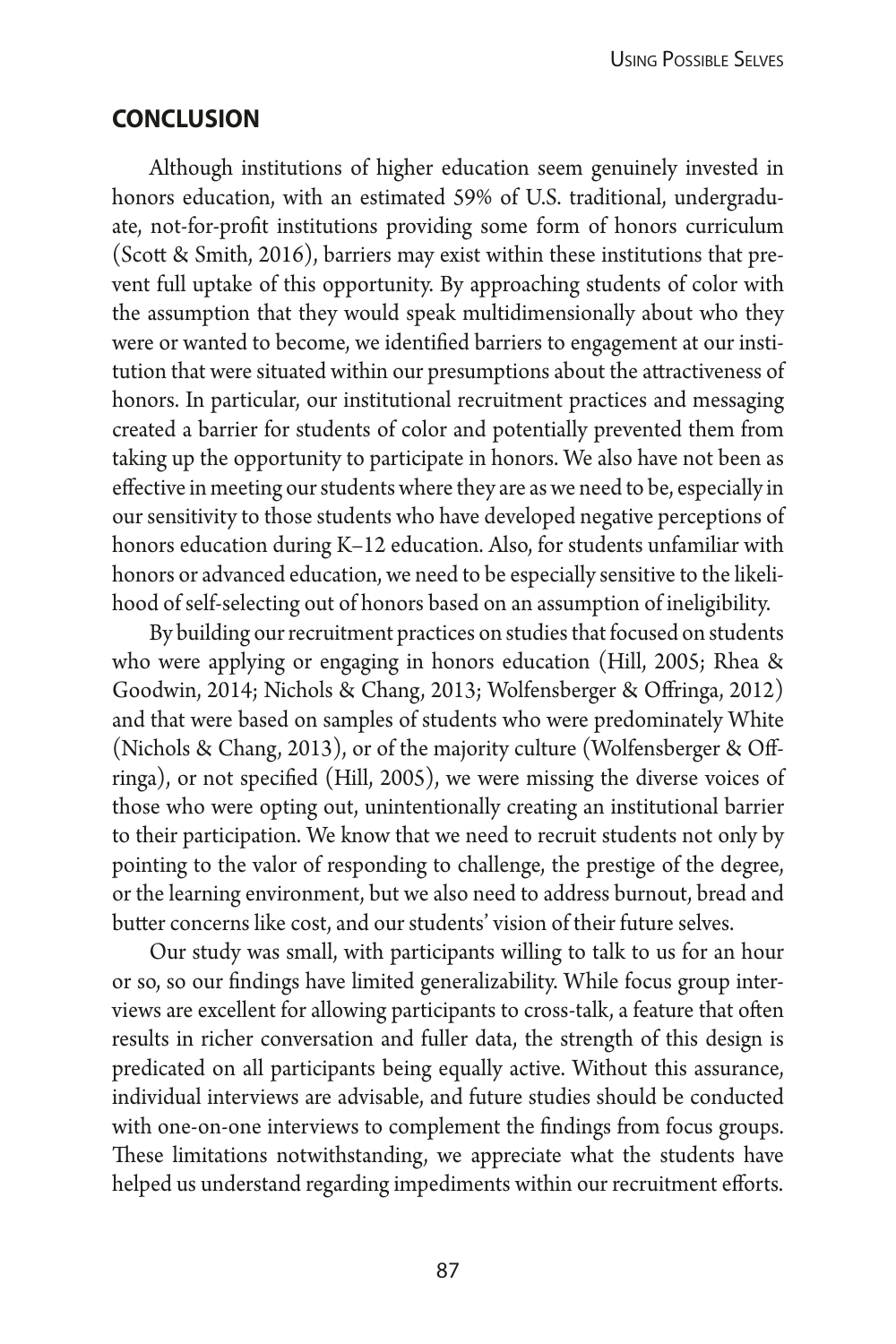Contemporary literature shows that high-achieving students from lowincome homes and from minority backgrounds, or who are non-native English speakers (Mead, 2018), are less likely to persist in college and have to struggle to meet their psychosocial needs (Wilson, 2019). A potential byproduct of inappropriate academic fit is limited aspirations and insufficient talent development (Ambrose, 2013). Thus, the goal of increased diversity in honors is a beneft not just for students enrolled in honors education but for equitable treatment of students from all backgrounds. As Miller and Dumford (2018) report, honors education positively affects high-ability students, afording them the opportunity to richly engage with their disciplines and faculty within their disciplines. Several of the students in our interviews were inquisitive about the honors college, and when we described our classes and activities, they expressed an interest in participating because they could see the connection between their plans for the future and small classes, study abroad opportunities, and research experiences with faculty. We thus need to continue exploring why students of color who are eligible for honors decide not to participate because this issue concerns not only academics but social justice.

### **references**

- Abes, E. S., Jones, S. R., & McEwen, M. K. (2007). Reconceptualizing the model of multiple dimensions of identity: The role of meaning-making capacity in the construction of multiple identities.*Journal of College Student Development*, *48*(1), 1–22. <[htps://doi.org/10.1353/csd.](https://doi.org/10.1353/csd.2007.0000) [2007.0000>](https://doi.org/10.1353/csd.2007.0000)
- Ambrose, D. (2013). Socioeconomic inequality and gifedness: Suppression and distortion of high ability.*Roeper Review*, *35*, 81–92. [<htps://doi.org/](https://doi.org/10.1080/02783193.2013.766960) [10.1080/02783193.2013.766960](https://doi.org/10.1080/02783193.2013.766960)>
- Association of American Colleges and Universities. (2011). The LEAP vision for learning: Outcomes, practices, impact, and employers' views. [<htps://](https://www.aacu.org/sites/default/files/files/publications/LEAP_Vision_Summary.pdf) [www.aacu.org/sites/default/files/files/publications/LEAP\\_Vision\\_](https://www.aacu.org/sites/default/files/files/publications/LEAP_Vision_Summary.pdf) [Summary.pdf](https://www.aacu.org/sites/default/files/files/publications/LEAP_Vision_Summary.pdf)>
- Butler-Barnes, S. T., Leath, S., Williams, A., Byrd, C., Carter, R., & Chavous, T. M. (2018). Promoting resilience among African American girls: Racial identity as a protective factor.*Child Development*, *89*(6), e552–e571. [<htps://doi.org/10.1111/cdev.1299>](https://doi.org/10.1111/cdev.1299)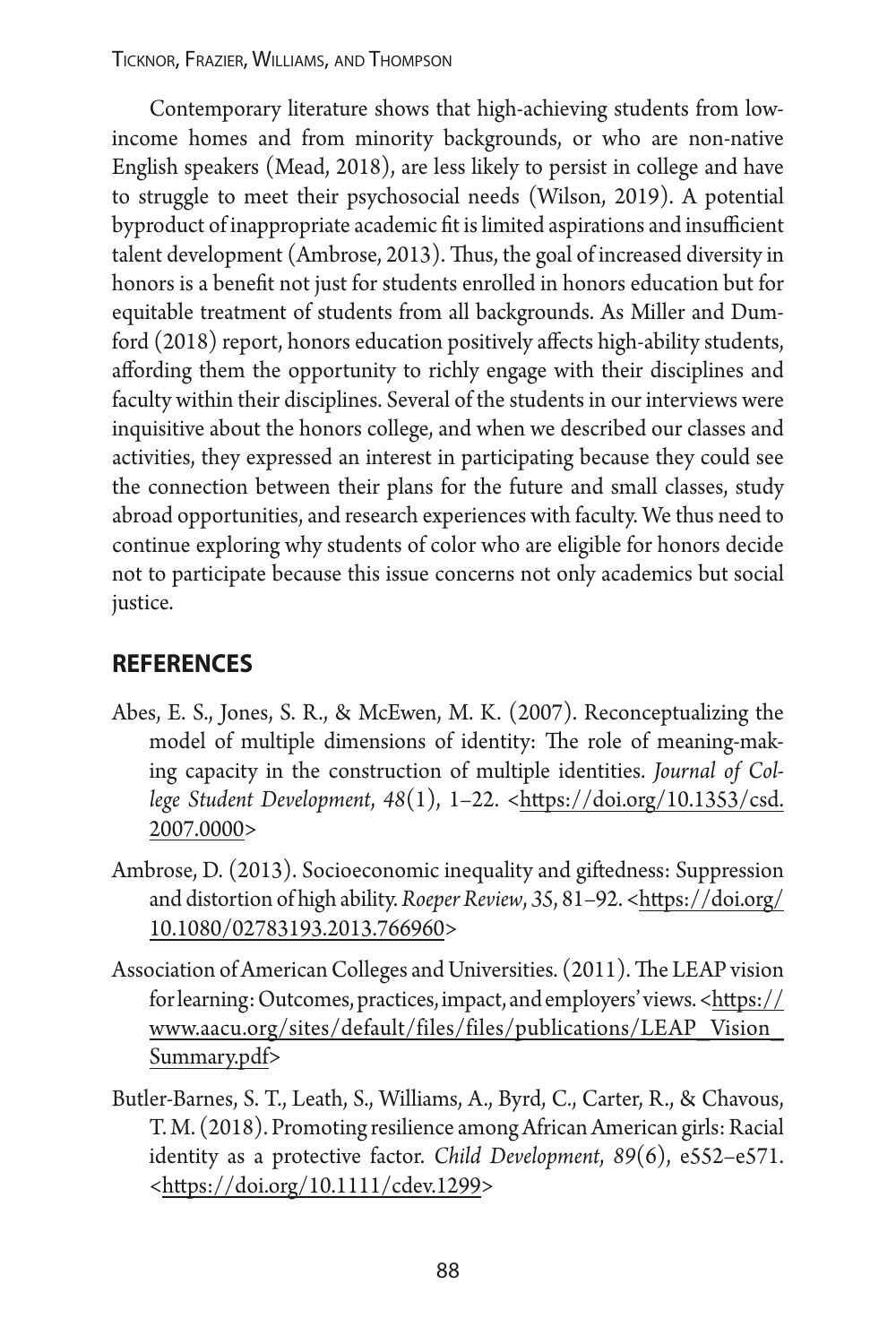- Bye, D., Pushkar, D., & Conway, M. (2007). Motivation, interest, and positive afect in traditional and nontraditional undergraduate students.*Adult Education Quarterly*, *57*(2), 141–58. <[htps://doi.org/10.1177/074171](https://doi.org/10.1177/0741713606294235) [3606294235](https://doi.org/10.1177/0741713606294235)>
- Chambers, C. R. (2011).*Support systems and services for diverse populations: Considering the intersection of race, gender, and the needs of black female undergraduates*. Diversity in Higher Education, vol. 8. Emerald Group Publishing Limited.
- Chan, C. D., Henesy, R. K., & Erby, A. N. (2019). Toward praxis, promise, and futures of intersectionality in multimethod counseling research. *Counseling Outcome Research and Evaluation*, *10*(1), 12–18. <[htps://doi.](https://doi.org/10.1080/21501378.2018.1562845) [org/10.1080/21501378.2018.1562845](https://doi.org/10.1080/21501378.2018.1562845)>
- Chavous, T. M. (2000). The relationships among racial identity, perceived ethnic ft, and organizational involvement for African American students at a predominantly White university.*Journal of Black Psychology*, *26*(1), 79–100.
- Choo, H. Y., & Feree, M. M. (2010). Practicing intersectionality in sociological research: A critical analysis of inclusions, interactions, and institutions in the study of inequalities. *Sociological Theory*, 28(2), 129-49. <https:// [doi.org/ 10.1111/j.1467-9558.2010.01370.x>](https://doi.org/ 10.1111/j.1467-9558.2010.01370.x)
- Cognard-Black, A. J., Smith, P. J., & Dove, A. L. (2017). Institutional variability in honors admissions standards, program support structures, and student characteristics, persistence, and program completion.*Journal of the National Collegiate Honors Council*, *18*(2), 235–60.
- Cognard-Black, A. J., & Spisak, A. L. (2019). Creating a profle of an honors student: A comparison of honors and non-honors students at public research universities in the United States.*Journal of the National Collegiate Honors Council*, *20*(1), 123–57.
- Cole, E. R. (2009). Intersectionality and research in psychology.*American Psychologist*, *64*(3), 170–80. <[htps://doi.org/10.1037/a0014564>](https://doi.org/10.1037/a0014564)
- Coleman, L. L., & Kotinek, J. D. (Eds). (2010).*Seting the Table for Diversity*. NCHC Monograph Series: National Collegiate Honors Council.
- Collins, P. H. (1989). The social construction of black feminist thought. *Signs: Journal of Women in Culture and Society*, *14*(4), 745–73.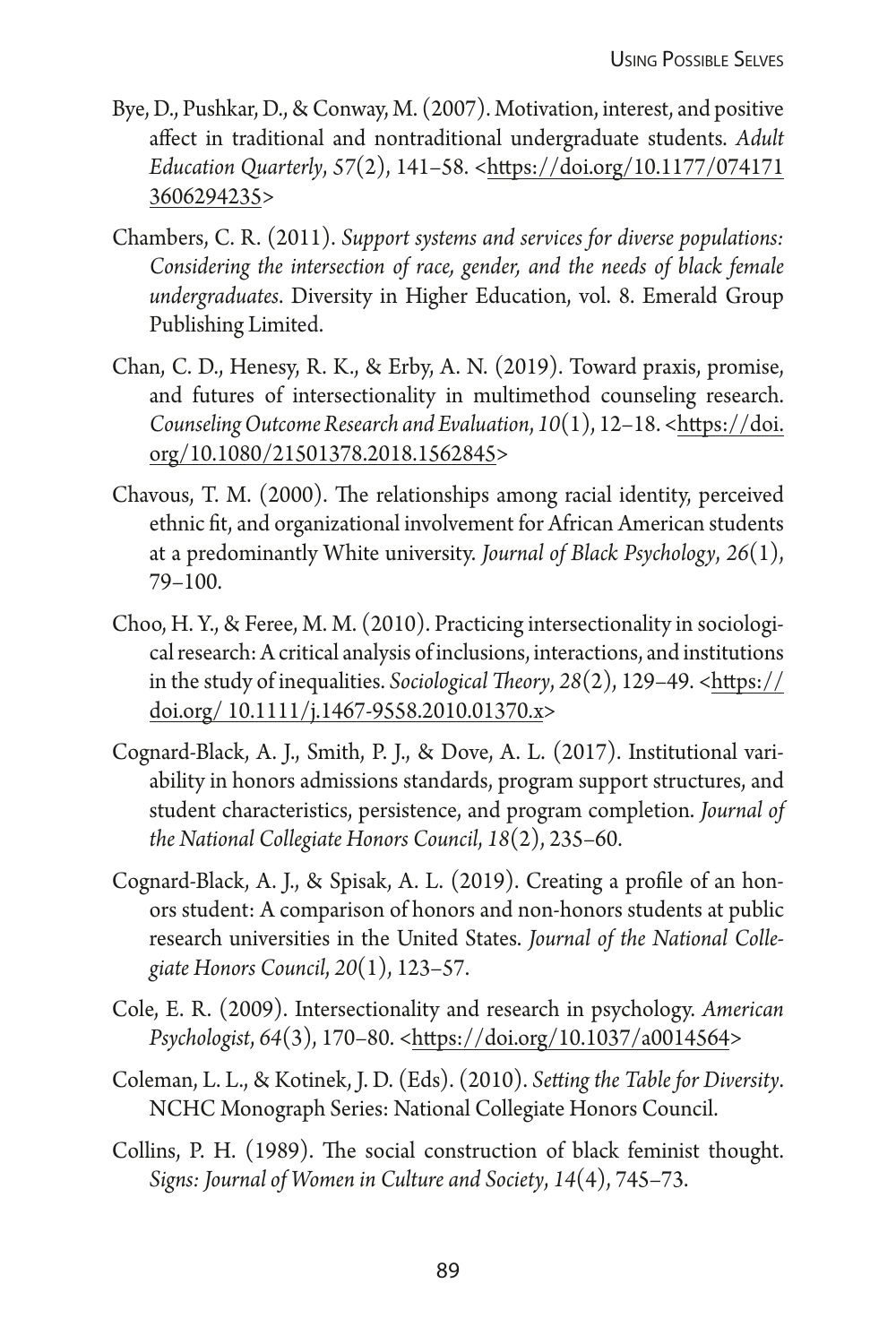- Crenshaw, K. (1991). Mapping the margins: Intersectionality, identity politics, and violence against women of color.*Stanford Law Review*, *43*, 1241–99.
- [Evans-Winters, V. E. \(2014\). Are black girls not gifed? Race, gender, and](https://www.zotero.org/google-docs/?7ValuT)  resilience.*[Interdisciplinary Journal of Teaching & Learning](https://www.zotero.org/google-docs/?7ValuT)*, *4*(1), 22–30.
- Frazier, A. D. (2012). The possible selves of high-ability African males attending a residential high school for highly able youth.*Journal for the Education of the Gifed*, *35*(4), 366–90. <[htps://doi.org/10.1177/016235](https://doi.org/10.1177/0162353212461565)  [3212461565](https://doi.org/10.1177/0162353212461565)>
- Frazier, A. D., Cross, J. R., & Cross, T. L. (2015). Talent development as career development in gifed African American youth. In J. R. Curry & A. Shillingford-Butler (Eds.), *Afican American students' career and college*  readiness: The journey unraveled (pp. 85-108). Lexington Books.
- Hall, R. R. (2017). Factors contributing to the persistence of African American and Hispanic undergraduate males enrolled at a regional predominantly White institution.*Administration Issues Journal: Connection Education*, *Practice*, *and Research*, *7*(1), 51–65. [<htps://doi.org/ 10.5929/2017.7.1.4>](https://doi.org/ 10.5929/2017.7.1.4)
- Harrison, C. K., Martin, B. E., & Fuller, R. (2015). "Eagles don't fy with sparrows": Self-determination theory, African American male scholar-athletes and peer group influences on motivation. The Journal for Negro Education, *84*(1), 80–93. [<htps://doi.org/10.7709/jnegroeducation.84.1.080](https://doi.org/10.7709/jnegroeducation.84.1.080)>
- Hill, J. P. (2005). What honors students want (and expect): The views of top Michigan high school and college students.*Journal of the National Collegiate Honors Council-Online Archive*, *6*(2), 95–107. <[htps://digitalcom](https://digitalcommons.unl.edu/nchcjournal/177)  [mons.unl.edu/nchcjournal/177>](https://digitalcommons.unl.edu/nchcjournal/177)
- Jones, S. R., & McEwen, M. K. (2000). A conceptual model of multiple dimensions of identity.*Journal of College Student Development*, *41*(4), 405–14.
- Kao, G. (2000). Group images and possible selves among adolescents: Linking stereotypes to expectations by race and ethnicity.*Sociological Forums*, *15*(3), 407–30. <[htps://doi.org/10.1023/A:1007572209544](https://doi.org/10.1023/A:1007572209544)>
- Markus, H., & Nurius, P. (1986). Possible selves.*American Psychologist*, *41*(9), 954–69. <[htps://doi.org/10.1037/0003-066X.41.9.954](https://doi.org/10.1037/0003-066X.41.9.954)>
- McCall, L. (2005). The complexity of intersectionality. Journal of Women in *Culture and Society*, *30*(3), 1771–1800.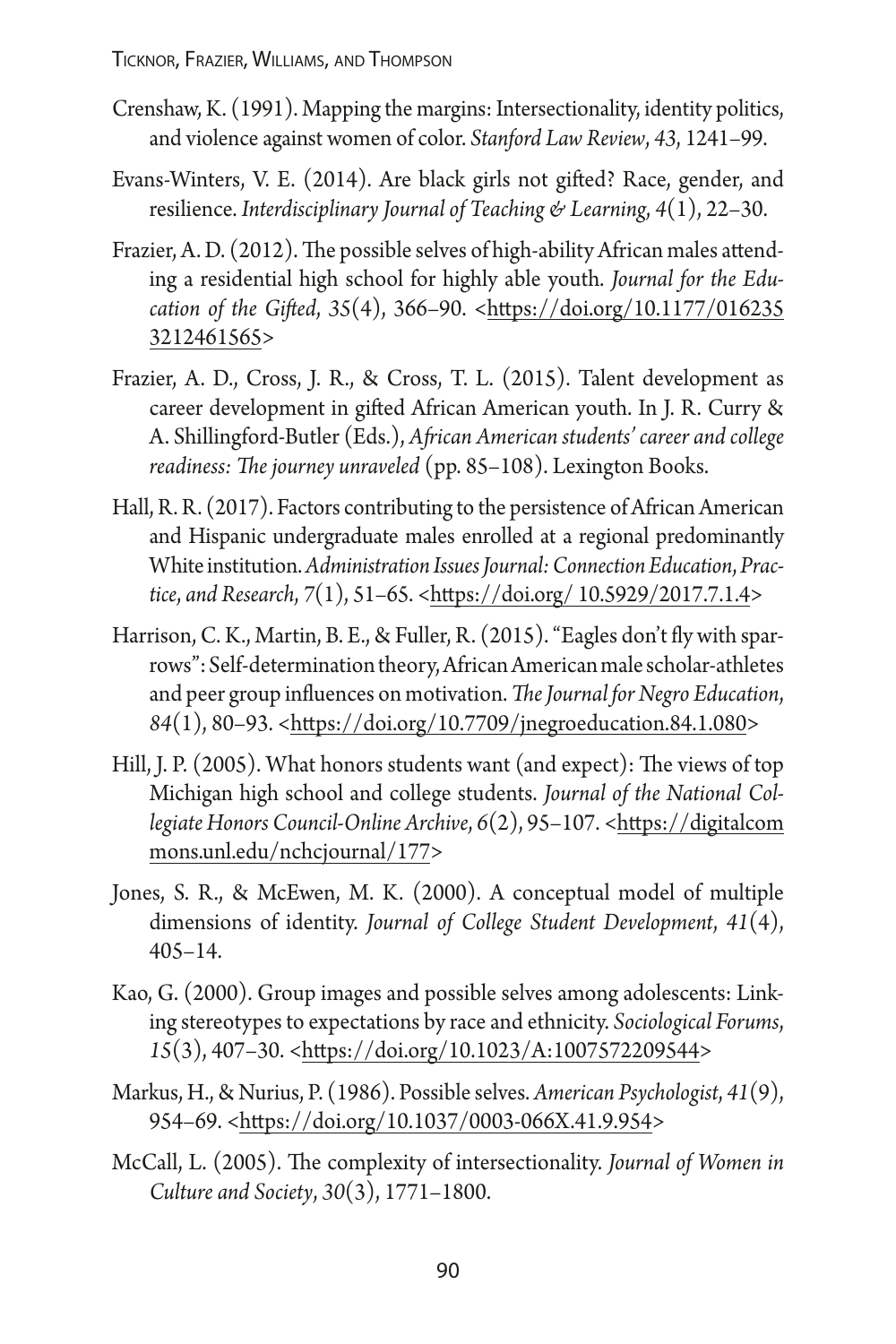- Mead, A. D. (2018). Socioeconomic equity in honors education: Increasing numbers of frst-generation and low-income students.*Journal of the National Collegiate Honors Council-Online Archive*, *19*(1), 25–31. [<htps://digitalcommons.unl.edu/nchcjournal/576](https://digitalcommons.unl.edu/nchcjournal/576)>
- Merriam, S. B., & Tisdell, E. J. (2015).*Qualitative research: A guide to design and implementation*. John Wiley & Sons.
- Miller, R. B., & Brickman, S. J. (2004). A model of future-oriented motivation and self-regulation.*Educational Psychology Review*, *16*(1), 9–33. [<htps://doi.org/10.1023/B:EDPR.0000012343.96370.39](https://doi.org/10.1023/B:EDPR.0000012343.96370.39)>
- Miller, A. L., & Dumford, A. D. (2018). Do high-achieving students beneft from honors college participation? A look at student engagement for frstyear students and seniors.*Journal for the Education of the Gifed*, *41*(3), 217–41. <[htps://doi.org/10.1177/0162353218781753](https://doi.org/10.1177/0162353218781753)>
- Nichols, T. J., & Chang, K.-L. (2013). Factors infuencing honors college recruitment, persistence, and satisfaction at an Upper-Midwest land grant university.*Journal of the National Collegiate Honors Council-Online Archive*, *14*(2), 105–27. <[htps://digitalcommons.unl.edu/nchcjournal/399>](https://digitalcommons.unl.edu/nchcjournal/399)
- Oyserman, D. (2015). Identity-based motivation. In R. Scott & S. Kosslyn (Eds.), *Emerging Trends in the Social and Behavioral Sciences*. John Wiley & Sons. <[htps://doi.org/10.1002/9781118900772.etrds0171>](https://doi.org/10.1002/9781118900772.etrds0171)
- Oyserman, D., Bybee, D., & Terry, K. (2003). Gendered racial identity and involvement with school.*Self and Identity*, *2*, 307–24. <[htps://doi.](https://doi.org/10.1080/714050250) [org/10.1080/714050250](https://doi.org/10.1080/714050250)>
- Oyersman, D., Bybee, D., & Terry, K. (2006). Possible selves and academic outcomes: How and when possible selves impel action.*Journal of Personality and Social Psychology*, *91*(1), 188–204. <[htps://doi.](https://doi.org/10.1037/0022-3514.91.1.188) [org/10.1037/0022-3514.91.1.188>](https://doi.org/10.1037/0022-3514.91.1.188)
- Oyserman, D., & Fryberg, S. (2006). The possible selves of diverse adolescents: Content and function across gender, race, and national origin. In C. Dunkel & J. Kerpelman (Eds.), *Possible selves: Theory, research, and application* (pp. 17–39). Nova.
- Oyserman, D., Gant, L., & Ager, J. (1995). A socially contextualized model for African American identity: Possible selves and school persistence. *Journal of Personality and Social Psychology, 69* (6), 1216–32. <https:// [doi.org/10.1037/0022-3514.69.6.1216](https://doi.org/10.1037/0022-3514.69.6.1216)>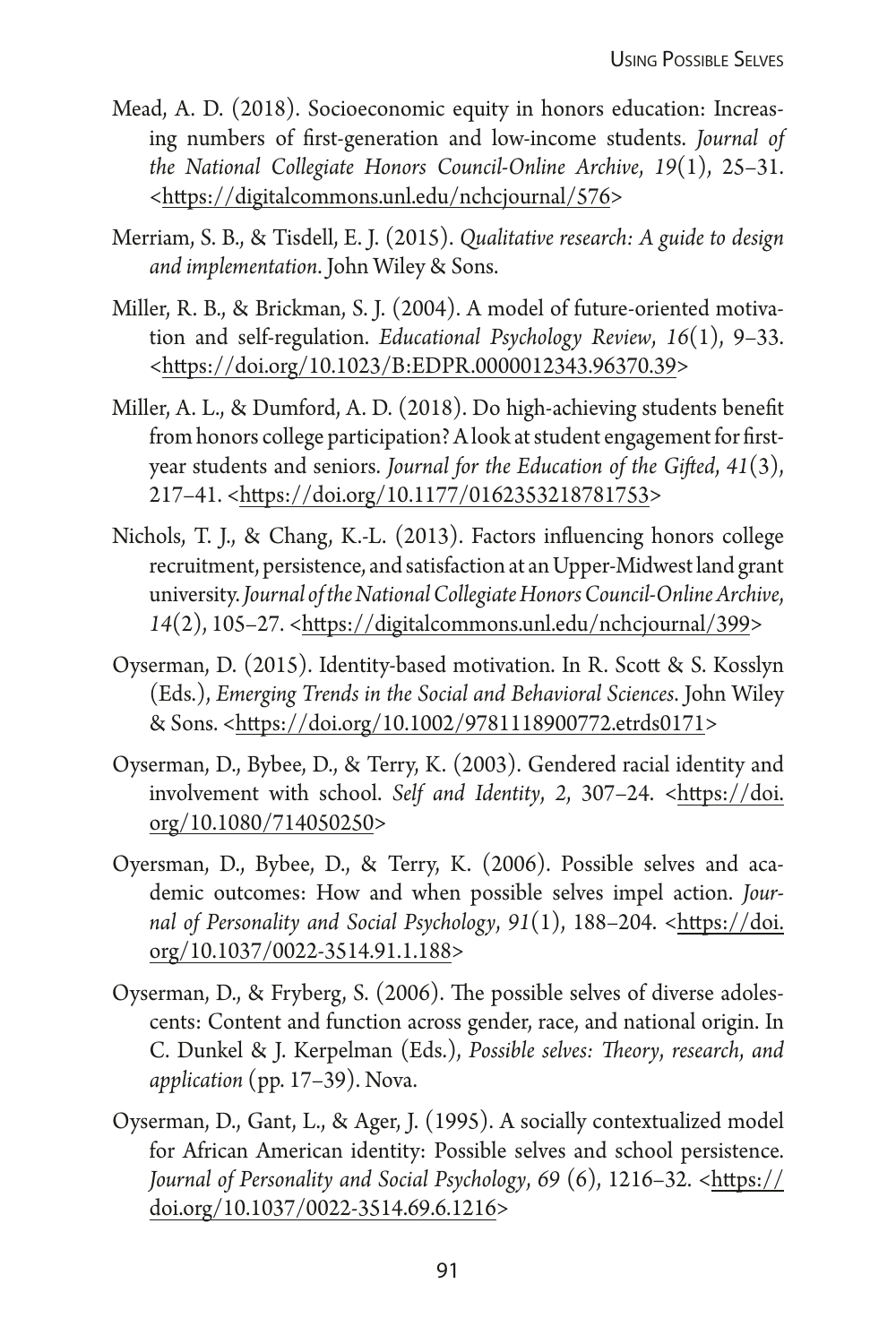- Oyserman, D. & James, L. (2009). Possible selves: From content to process. In K. Markman, W. M. P. Klein, & J. A. Suhr (Eds.), *The Handbook of Imagination and Mental Stimulation* (pp. 373–94). Psychology Press.
- Oyserman, D., Johnson, E., & James, L. (2011). Seeing the destination but not the path: Efects of socioeconomic disadvantage on school-focused possible self-content and linked behavioral strategies.*Self and Identity*, *10*, 474‐492. <[htps://doi.org/10.1080/15298868.2010.487651>](https://doi.org/10.1080/15298868.2010.487651)
- Percy, W. H., Kostere, K., & Kostere, S. (2015). Generic qualitative research in psychology. The Qualitative Report, 20(2), 76–85. <https://nsuworks. [nova.edu/tqr/vol20/iss2/7](https://nsuworks.nova.edu/tqr/vol20/iss2/7)>
- Rhea, D. M., & Goodwin, K. (2014). High-impact recruiting: A focus group of prospective honors students.*Honors in Practice-Online Archive*, *10*, 111–18. <[htp://digitalcommons.unl.edu/nchchip/200>](http://digitalcommons.unl.edu/nchchip/200)
- Ryan, K. E., Gandha, T., Culbertson, M. J., & Carlson, C. (2014). Focus group evidence: Implications for design and analysis.*American Journal of Evaluation*, *35*(3), 328–45. <[htps://doi.org/10.1177/1098214013508300](https://doi.org/10.1177/1098214013508300)>
- Santos, C. E., & Toomey, R. B. (2018). Integrating an intersectionality lens in theory and research in developmental science.*New Directions for Child and Adolescent Development*, *2018*(161), 7–15. [<htps://doi.org/10.1002/cad.](https://doi.org/10.1002/cad.20245) [20245>](https://doi.org/10.1002/cad.20245)
- Scott, R. I., & Smith, P. J. (2016). Demography of honors: The national landscape of honors education.*Journal of the National Collegiate Honors Coun*cil-Online Archive, 17(1), 73-91. <https://digitalcommons.unl.edu/nch [cjournal/512>](https://digitalcommons.unl.edu/nchcjournal/512)
- Sellers, R. M., Smith, M. A., Shelton, J. N., Rowley, S. A., & Chavous, T. M. (1998). Multidimensional model of racial identity: A reconceptualization of African American racial identity.*Personality and Social Psychology Review*, *2*(1), 18–39.
- Severs, E., Celis, K., & Erzeel, S. (2016). Power, privilege, and disadvantage: Intersectionality theory and political representation.*Politics*, *36*(4), 346– 54. <[htps://doi.org/10.1177/0263395716630987](https://doi.org/10.1177/0263395716630987)>
- Strayhorn, T. L. (2017). Enacting intersectionality in student afairs*. New Directions for Student Services*, *2017* (157), 57–67. [<htp:/doi.org/10.1002/](http:/doi.org/10.1002/ss.20209)  [ss.20209](http:/doi.org/10.1002/ss.20209)>